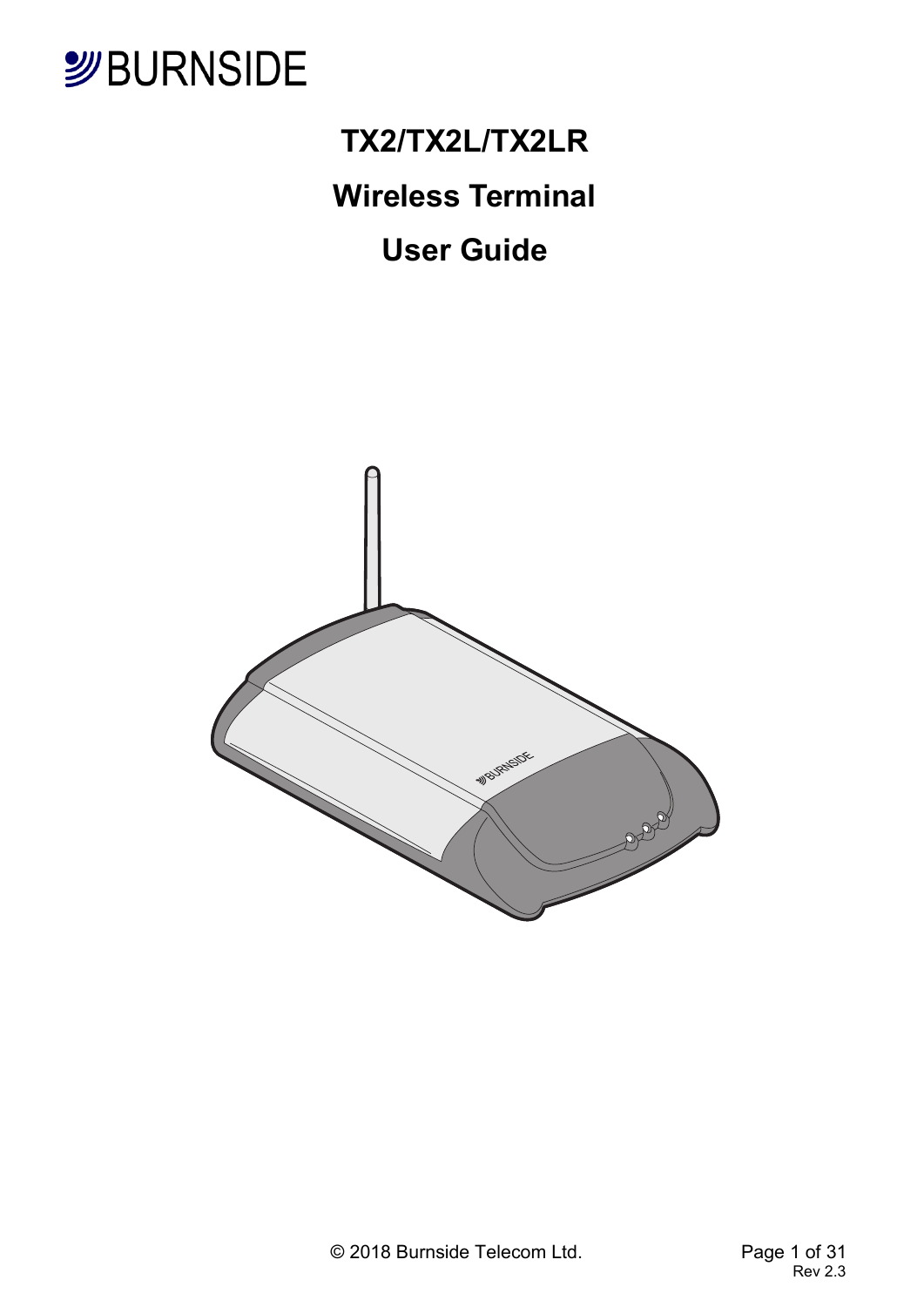### **Contents**

- **1 Introduction**
- **4 Getting started**
- **4 LEDs**
- **5 Making and receiving calls**
- **5 Emergency calls via the mobile network**
- **5 Security features**
- **6 Special mobile call features**
- **7 Call forwarding of incoming mobile calls**
- **8 Configuration of the terminal**
- **9 List of commands**
- **10 Detailed information on commands for all versions**
- **22 Commands controlling output option**
- **23 Installing USB driver and connecting to a PC**
- **24 Operating tips**
- **25 Troubleshooting**
- **26 Important safety information**
- **28 Specifications**
- **30 Information on disposal/recycling of product**
- **31 Revision history**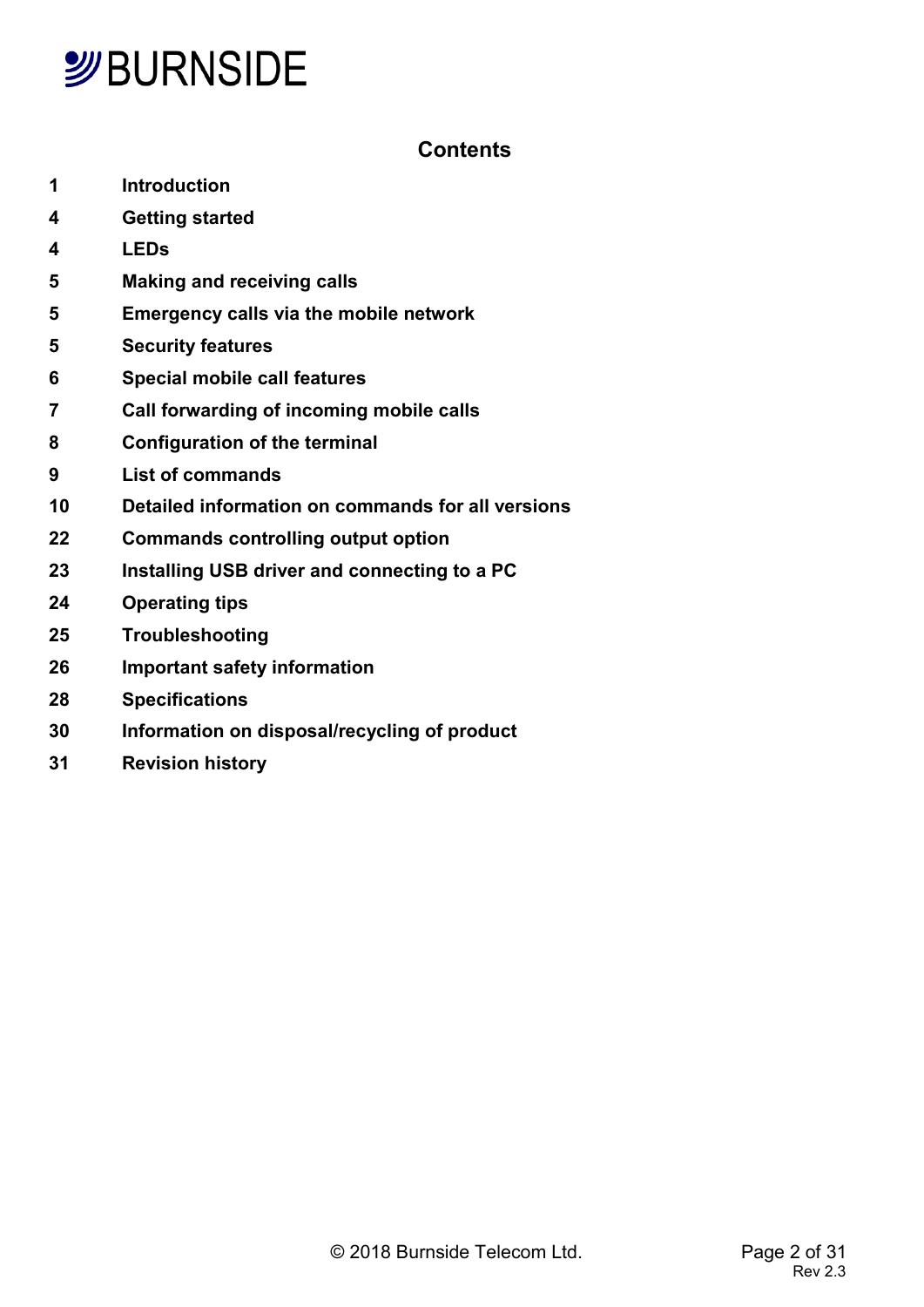#### **Introduction**

The Burnside TX series fixed cellular terminals provide professional telephony features within a compact and easy-to-use package.

All models can be used with a standard desk phone (or cordless phone) in locations where wired sockets are not available. The TX2L is fitted with both a PSTN (Public Switched Telephone Network) landline socket as well as a mobile connection.

Both versions are feature rich and can be configured for a variety of applications.

The TX2 can:

- Be configured to report an exceptional event such as power failure.
- Operate from an internal battery in the event of power failure.
- Support many user programmable features.
- Operate as SMS gateway when connected to a PC.
- Provide outgoing call progress announcements.

The TX2L can also:

- Automatically provide backup for landlines in the event of a land line failure.
- Automatically route outgoing calls destined for mobile numbers via the mobile network.
- Forward incoming PSTN calls to a pre-programmed number.
- Provide user recordable announcement to incoming callers on PSTN.
- Allow caller selection of destination department (Auto-Attendant).

The TX2LR can also:

• Pass a landline connection directly through to the telephone when the terminal is off.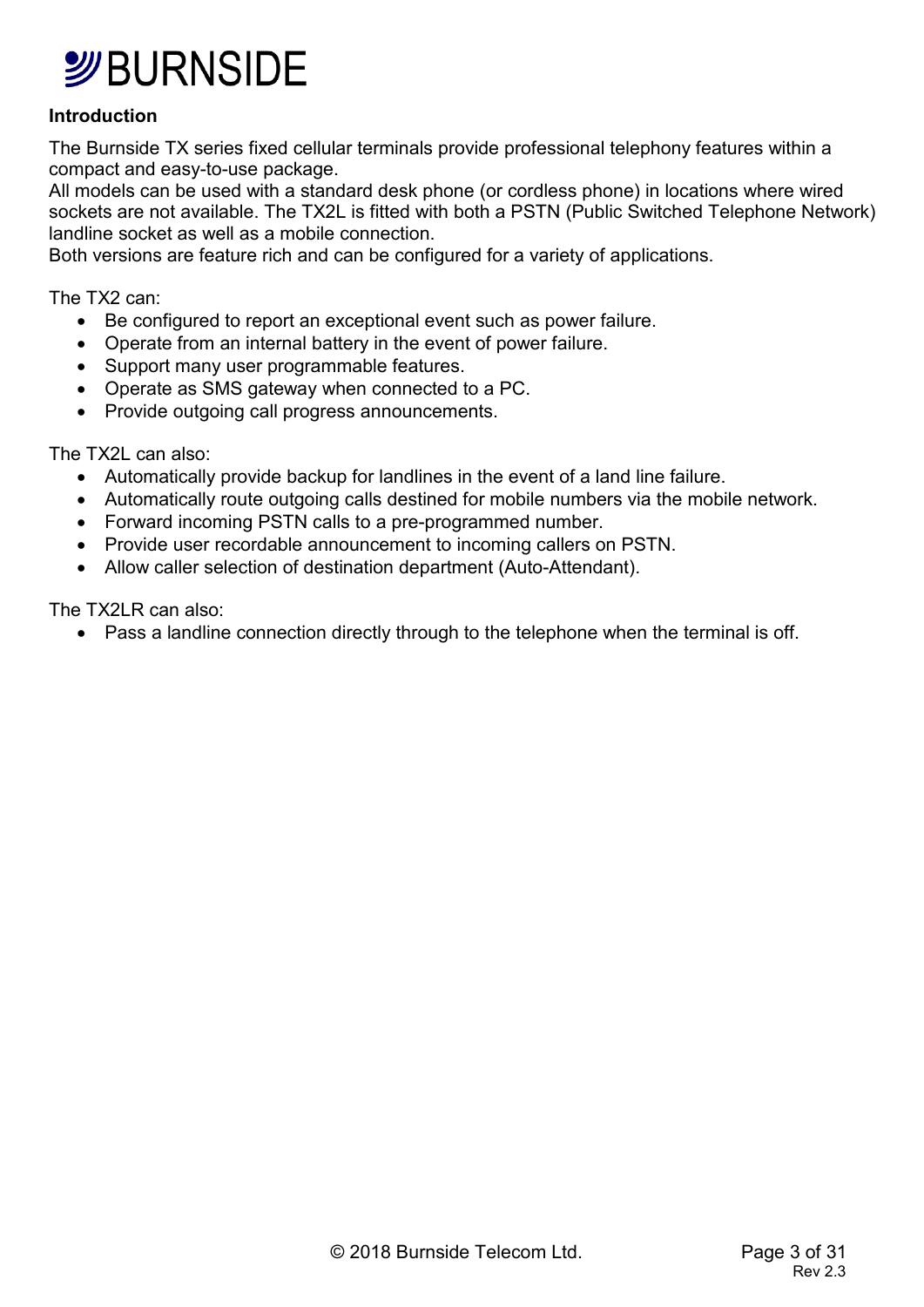

#### **Getting started**

Remove the clip-on lid to expose the SIM holder and insert a standard size SIM card. Connect the battery and replace the lid. Connect the antenna, telephone and landline where appropriate. See the supplied quick start guide for illustrations.

Connect the supplied charger. When charge power is connected for the first time after connecting the battery, the battery circuit will be conditioned which will take a few seconds. The charge LED will flash to indicate when the terminal has entered normal charge mode. See the section on LEDs. The terminal will now be in "charge only mode" and will not be connected to the mobile network. If the terminal is a TX2LR model, the landline will be connected through to the phone connection. Turn on the terminal by pressing and holding the red button on the rear of the terminal, when the left two LEDS light, release the button and the terminal will operate. It will take a few seconds to register with the mobile network. Now the terminal is ready to make or receive calls.

To test the connection of the connected phone, try a ringback test by dialling \*9# and hang up. The phone should ring.

To test the landline on the TX2L/TX2LR, with the handset off-hook, press the recall button on the phone and the landline will be connected.

#### **LEDs**

There are three LEDs on the terminal. The right hand green LED indicates the state of charging which applies whether the terminal is in "charge only" mode or when it is operating. The middle green LED indicates the mode of operation. The left orange LED indicates if the terminal requires attention.

The table below shows the state and timings of the 3 LEDs. The solid graphic block character ■ represents the LED on, the  $\square$  represents the LED off. The ratios illustrated are approximate.

| <b>Left</b>                                  | <b>Middle</b>                                   | <b>Right</b>                    | $\leftarrow$ Position & colour   |
|----------------------------------------------|-------------------------------------------------|---------------------------------|----------------------------------|
| 2 seconds<br>$\leftarrow$<br>$\rightarrow$   | 2 seconds<br>$\rightarrow$<br>I←                | $\left[-2\ s\rightarrow\right]$ | <b>Function/Mode</b>             |
| 0000000000000000000                          | 0000000000000000000                             | nnnnnn                          | Inactive                         |
| 0000000000000000000                          | 0000000000000000000                             | n daerah                        | Conditioning power circuit       |
| 0000000000000000000                          |                                                 | <b>.</b>                        | Charge only mode charging        |
|                                              | <u>AAAAAAAAAAAAAAAAAAA</u>                      | <b>.</b>                        | Charge only mode charged         |
| 0000000000000000000                          | 8888888888888888888                             | n nooc                          | <b>Battery fault</b>             |
| -------------------                          | -------------------                             | <b>XXXXXXX</b>                  | On/Off Button pressed            |
| <u> FRANKISCHE FRANKARE</u>                  | 8888888888888888888                             | n daerah                        | Battery too low, please wait     |
|                                              | <u> E A A A LEI DE A LA A A A LA LEI DE A L</u> | <b>XXXXXXX</b>                  | Starting/searching               |
| <u> E E E E FINISIPIO E E E E FINISIPIO </u> | 0000000000000000000                             | <b>XXXXXXX</b>                  | Waiting for PIN                  |
| <u> E E E E FINISIPIO E E E E FINISIPIO </u> |                                                 | <b>XXXXXXX</b>                  | Waiting for PUK                  |
|                                              |                                                 | <b>XXXXXXX</b>                  | Weak signal (calls possible)     |
| 0000000000000000000                          |                                                 | <b>XXXXXXX</b>                  | Ready for call                   |
|                                              |                                                 | <b>XXXXXXX</b>                  | Incoming call                    |
|                                              |                                                 | <b>XXXXXXX</b>                  | Mobile call in progress          |
|                                              |                                                 | <b>XXXXXXX</b>                  | PSTN Call or forward in progress |
|                                              |                                                 | <b>XXXXXXX</b>                  | Fault such as no SIM             |

The xxxxxxx states of the charging LED during normal terminal operation can be any of the normal charging states.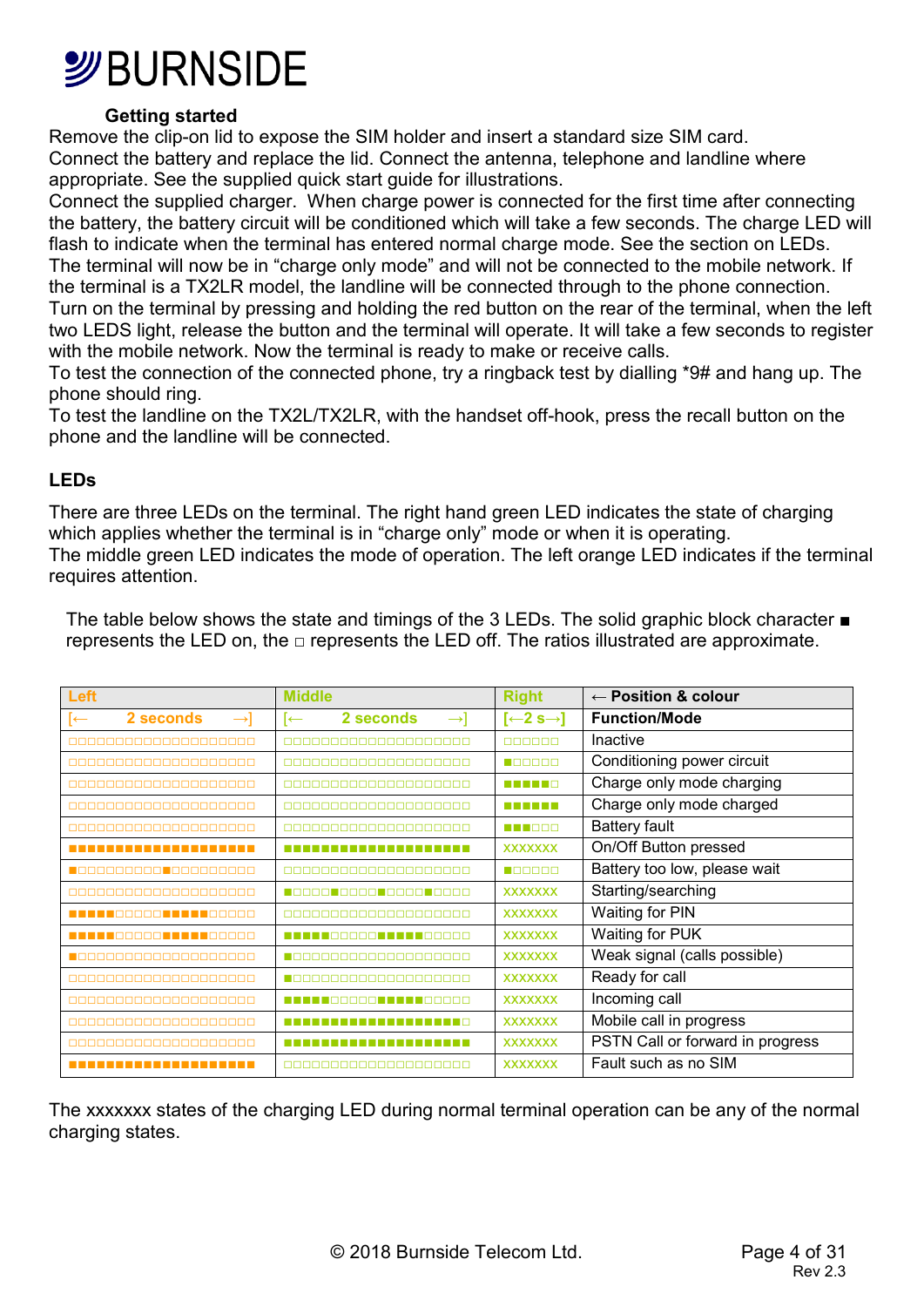## **SBURNSIDE**

### **Making and receiving calls**

To make a call, lift the handset of the connected telephone and dial the desired number. The call will be made automatically. With the TX2LR model in the default setting, the call will be routed to either the landline or the mobile network depending on the number dialled. When dialling a number, the terminal will wait for 3 seconds after the last digit dialled before trying to connect the number. This delay can be changed using CFG3. However pressing the # key at the end of the number will cause the terminal to connect immediately.

To override the automatic line selection on an individual call, dial the prefix \*9 before the number you wish to dial and the call will be routed via the mobile network. To manually select the PSTN, press the recall or flash-hook.

To make a call on the mobile network optimised for Text Telephone (TTY), dial the prefix \*9\*1. This will invoke the Cellular Text Telephone Modem built into the terminal. See CFG40 for more information.

#### **Emergency calls via the mobile network**

Even if there is no signal on the network assigned to the installed SIM, it may still be possible to make emergency calls provided there is sufficient signal coverage of another network. Simply dial the 112 international emergency number or the country specific emergency number specified by your SIM (e.g. 999 in the UK).

### **Security features**

These commands relate to the security access features of the SIM card and network services. Commands may be entered by dialling on the connected phone or entering "ATD" followed by the command using the USB.

- **Unlock PIN1** \*8\*[PIN1]#
- **Disable PIN1** lock1 \*870\*[PIN1]#
- **Enable PIN1** lock \*871\*[PIN1]#
- **Change PIN1** \*\*04[old PIN]\*[new PIN]\*[new PIN]#
- **Change PIN2** \*\*042\*[old PIN2]\*[new PIN2]\*[new PIN2]#
- **Unblock PIN1** \*\*05\*[PUK]\*[new PIN1]\*[new PIN1]#
- **Unblock PIN2** \*\*052\*[PUK]\*[newPIN2]\*[newPIN2]#

Notes:

1 Some SIM cards will not allow you to disable PIN1 protection.

2 The PUK (Personal UnblocKing code) is provided by the service provider.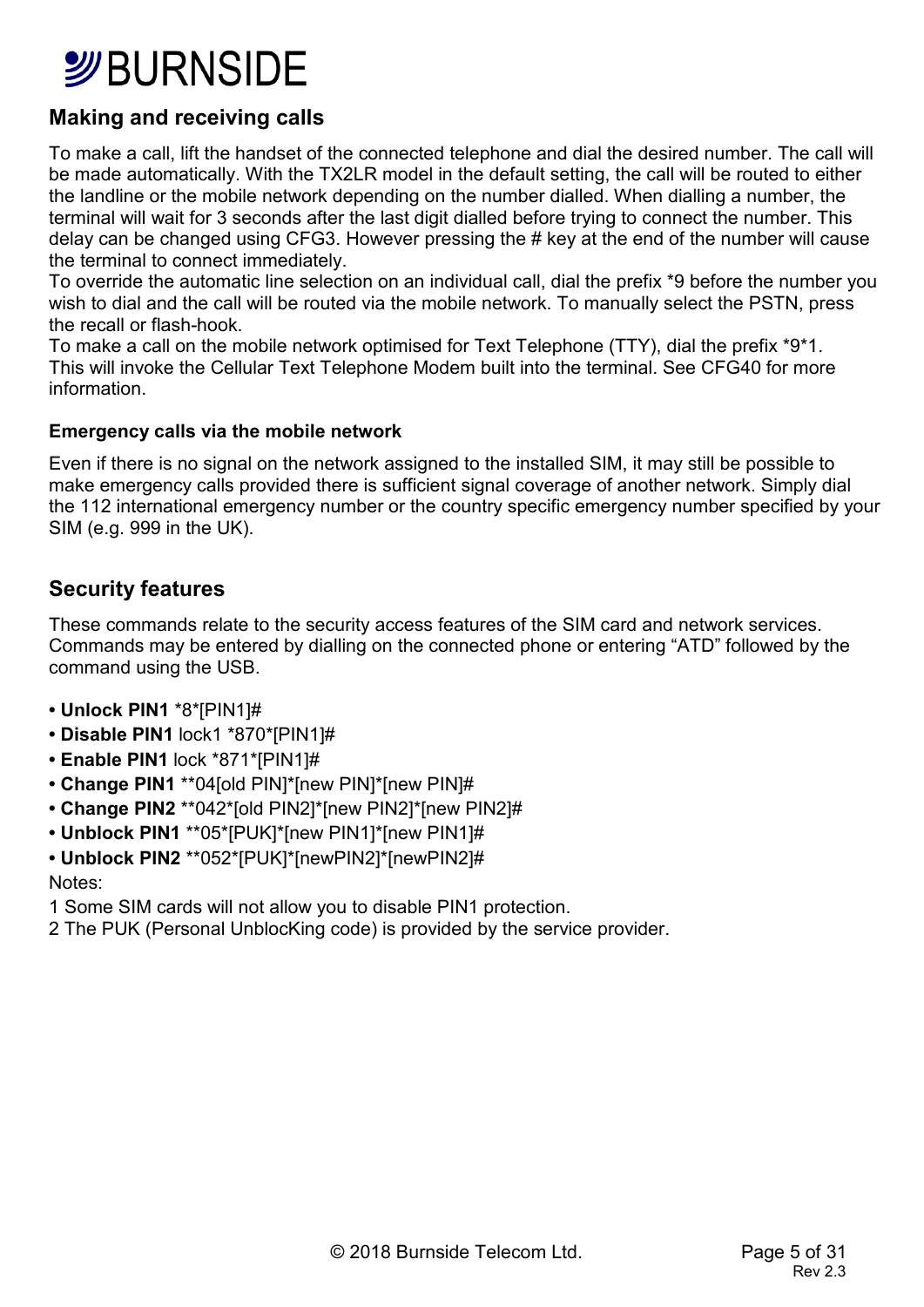# **SURNSIDE**

### **Special mobile call features.**

The terminal supports special network call features such as multiparty calling. Special call features require the use of the button on the attached phone which is commonly labelled **RECALL** or **R**.

#### **Call waiting**

Providing call waiting is enabled and supported by your network, an incoming call whilst the phone is in use will sound a tone in the handset. You have the following options:

#### **Call waiting options**

- To ignore the call, wait until the caller either hangs up or is diverted.
- To reject the waiting call and continue with the active call, press **R0**.
- To end the active call and accept the waiting call, press **R1**.
- To put the active call on hold and accept the waiting call, press **R2**.
- To swap between the held call and the active call, press **R2** again.

#### **In-call dialling**

#### **To make another call while one call is already active.**

- Press the **R** key and dial the number. The active call will be put on hold.
- To swap between the held call and the active call press **R2**.

#### **Conference calls**

#### **To have a conversation with two or more parties.**

- Dial the first person in the normal way.
- Press **R** and then dial the next person.
- Press **R3** to create a conference call.
- To add another person, press **R** and dial the next number. When the person answers, press **R3** to join them to the conference.

If the call is answered by voice mail or the wrong person, press **R1** to reject and return to the conference.

#### **To end the conference call, hang up the telephone.**

• To remove one person from the conference, press **R1x** *(where x is the number of the person in the order the call was set up)*.

• To have a private conversation with one member of the conference, press **R2x** *(where x is the number of the person in the order the call was set up)*. The other parties will be placed on hold. To return to the conference, press **R3**.

• To transfer the call to the other parties and end your call, press **R4**.

*Notes:* 

• *The availability of these facilities are dependent on the SIM card and service provider.* 

• *If you try to add a party to a conference call and the call is answered by voice mail, you should disconnect that party otherwise the conference may be recorded to voice mail until it* 

*becomes full.* 

• *Replacing the handset phone will terminate all calls (held, calling, active or waiting).* 

• *If there is an incoming call while the phone is in use but no call is active, a ringing tone will be heard through the handset. When the handset is replaced, the phone will ring and the call may be answered in the normal way.*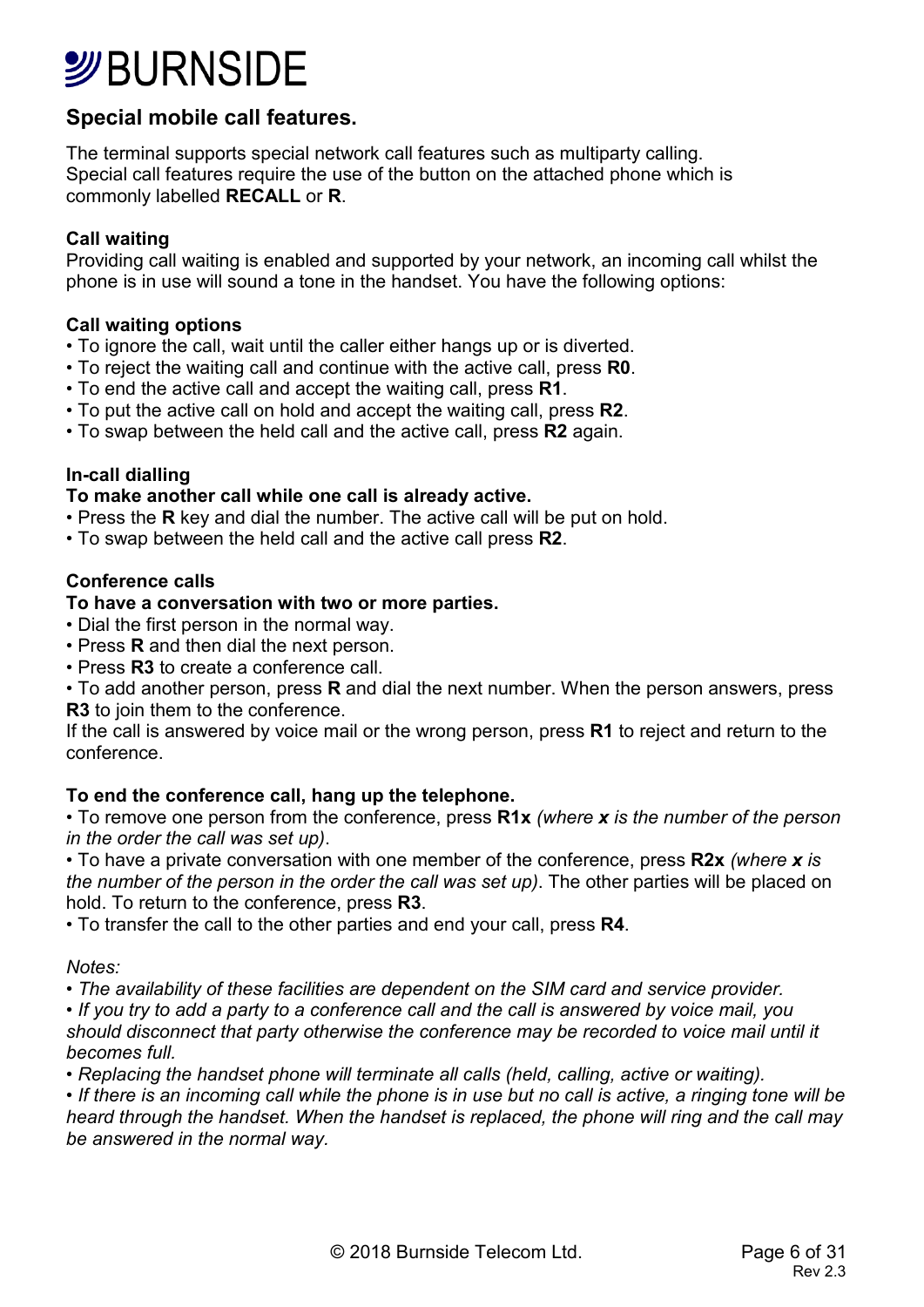## **SURNSIDE**

### **Call forwarding of incoming mobile calls**

Call forwarding is a mobile network service which allows incoming calls to be routed in the network to an alternative number (such as a voicemail box) when certain criteria are met.

In concert with your service provider, the terminal allows you to control various aspects of the call forwarding service. The various forwarding criteria are not mutually exclusive and can be used in combination to divert different types of call to separate numbers.

These commands may be entered by dialling on the connected phone or entering "ATD" followed by the command using the USB.

Call forwarding commands are composed as follows:

|  | (Command prefix)[Action]* <phone number="">*<service>#</service></phone> |  |  |
|--|--------------------------------------------------------------------------|--|--|
|  |                                                                          |  |  |

| <b>Command prefixes:</b>                                        |           |
|-----------------------------------------------------------------|-----------|
| Activate                                                        | ∗         |
| Register and activate                                           | **        |
| Deactivate                                                      | #         |
| Unregister and deactivate                                       | ##        |
| Check status (interrogate) <sup>1</sup>                         | $\star$ # |
| <sup>1</sup> Interrogation is only possible via USB connection. |           |

| [ACTION] criteria:            |     |
|-------------------------------|-----|
| Forward unconditionally       | 21  |
| Forward when busy             | 67  |
| Forward when no reply         | 61  |
| Forward when signal lost      | 62  |
| Forward all calls             | 002 |
| Forward all conditional types | 004 |

The service type allows you to optionally specify one or more particular types of incoming call to forward.

Service type code

| Voice only                   | 11 |
|------------------------------|----|
| Fax only                     | 13 |
| SMS only                     | 16 |
| SMS+FAX                      | 12 |
| Voice+FAX                    | 19 |
| Voice+SMS+FAX                | 10 |
| Data circuit async.          | 25 |
| Data circuit sync.           | 24 |
| PAD                          | 27 |
| Packet                       | 26 |
| Data circuit async+PAD       | 21 |
| Data circuit sync.+packet    | 22 |
| Data circuit asyn.+sync.+PAD | 20 |
| All services (omit code)     |    |
|                              |    |

Call forwarding examples:

• To register a new number and activate call forwarding when busy (to the phone number 01234 567890): **\*\***67**\***01234567890**\*#**

- To deactivate call forwarding when busy: **#**67**\***
- To reactivate call forwarding when busy to 01234 567890 again: **\***67**\***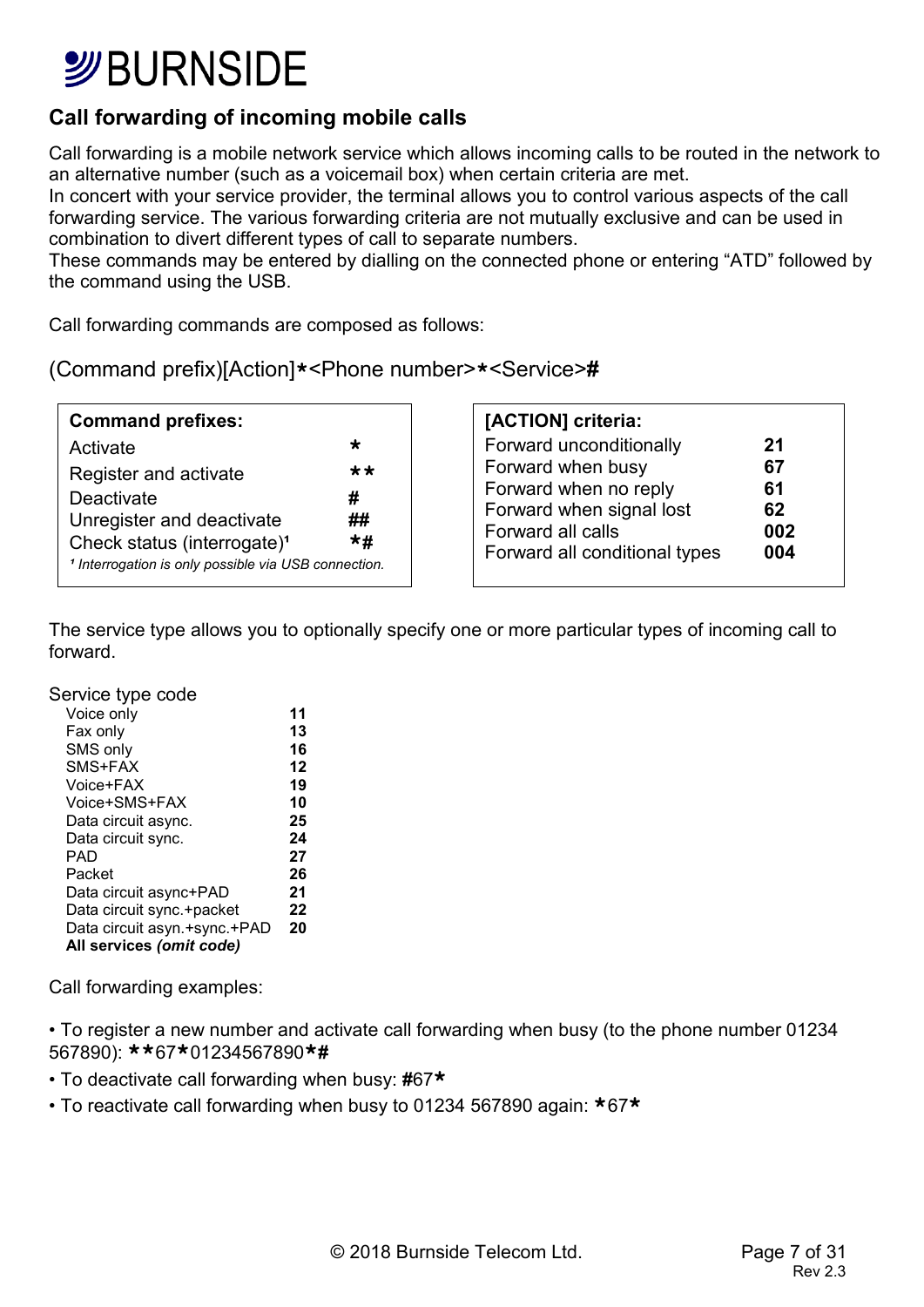## *S*BURNSIDE

### **Configuration of the terminal**

The terminal may be configured using dial codes, commands entered via SMS or the USB interface. Most commands entered via the USB are also accepted when the terminal is in Charge Only mode. Some commands are only available via SMS and some SMS commands have both a configuration code version and a more easy to remember text version.

See the "TX2 CommandsAndConfigCodesV 1 0" document for a convenient overview of the options and codes.

### **Commands by DTMF codes (entered on phone)**

The command is prefixed with \*8 then the command number then \* followed by the parameter or value then terminated by #

Example 1: **\*83\*2#** - sets the configuration register 3 with the value 2.

Example 2: **\*83\*2#\*84\*1#** - sets the configuration register 3 with the value 2 and register 4 with 1.

If a command is successful, two beeps are sounded on the handset. If there is an error, one long beep is sounded. If there is an error, re-enter the correct code.

### **Command syntax for SMS or via USB**

#### **Command type:**

**Execute:** cmd Executes the command. This manual shows no parameters for those. *Read :* cmd? Returns the currently set value. This manual shows (?) or (?/=) **Write:** cmd=<...> Sets user-definable parameter/value. This manual shows (

Descriptions of the commands are shown with no parameters (?) or (?/=)ith ? or = or both Commands may be concatenated by entering a semicolon delimiter for example "CFG3=2;FSUM" Commands are not case sensitive.

To read multiple parameters, a suffix wild card may be used, for example: "CFG\*?".

When writing new values with the CFGn and PNUMSn commands, multiple parameters may be entered by concatenation using a comma separator. Example 1: CFG1=3,2=1,5=1 Example 2: PNUM0=+448700762666,11=+44712345678 Example 3: CFG1=3,2=1,5=1;PNUM0=+448700762666

### **Commands via USB interface (***install USB driver before connecting***):**

The command line must start with AT! Example 1: "**AT!cfg3=2<cr>**" *(<cr> carriage return/enter)*  Example 2: "**AT!CFG3=2;Fsum<cr>**"

*Note: Echo "E" and command response "Q" (OK/ERROR) behave differently when the terminal is in charge only mode or active. In charge only mode, echo and response is turned on with ATE1Q0 or off with ATE0Q1, the default* 

*is on. When the terminal is active, "E" and "Q" comply with normal ETSI standards.* 

### **Commands sent by SMS**

The first 4 characters must be the terminal PIN (default is 1234). This is then followed by the command(s).

© 2018 Burnside Telecom Ltd. Page 8 of 31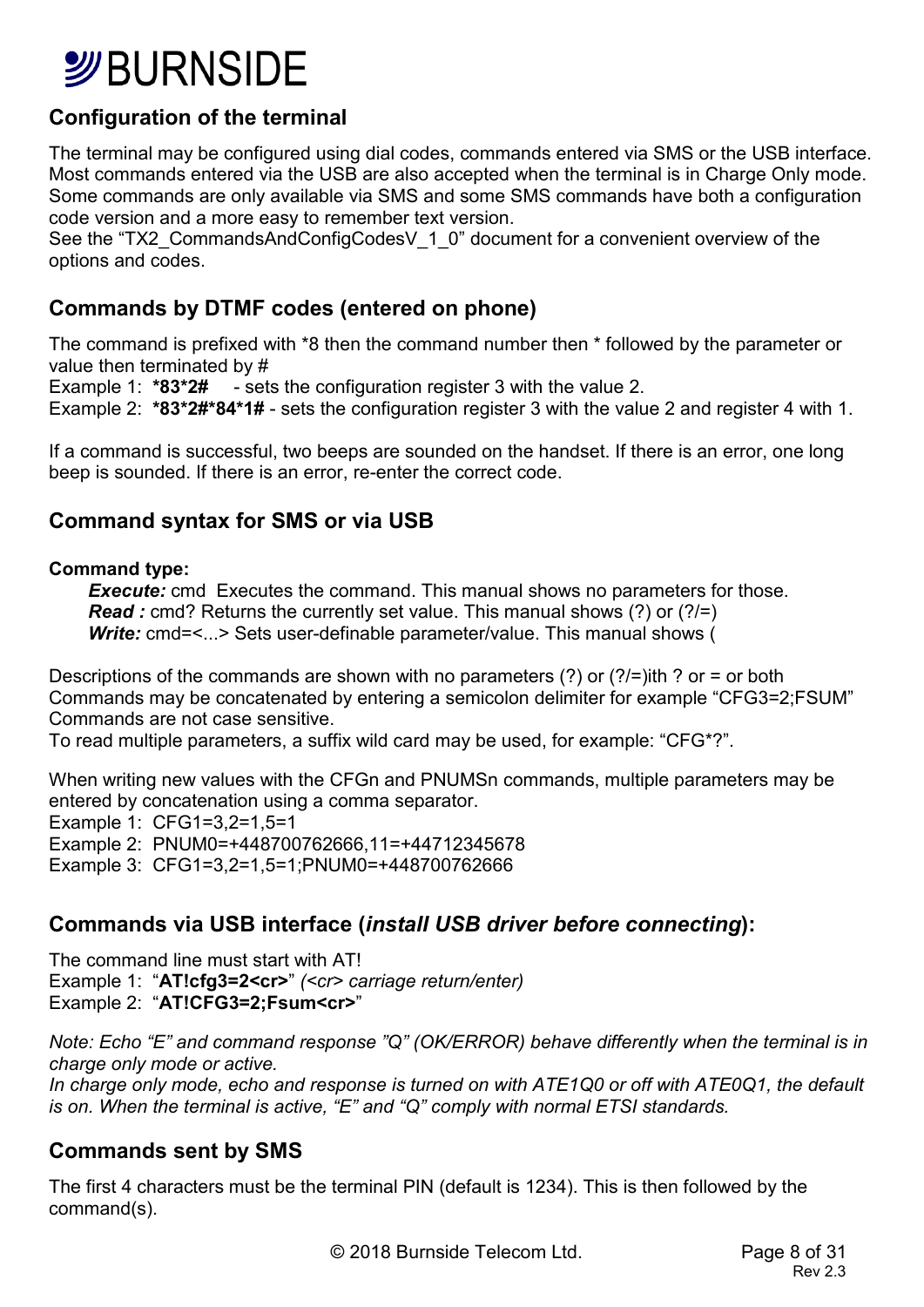Example 1: "**1234 cfg3=2"**  Example 2: "**1234 cfg3=2;cfg4=1"** 

If one or more space characters are used after the PIN, they will be ignored.

All commands that do not implicitly require a response are automatically replied to with a summary of the terminal status. This automatic reply may be suppressed by placing a stop character after the pin number. For example **1234. cfg3=2** will change the configuration without replying. An error in the command will always result in a reply. The reply is either sent to the number that sent the command or if a colon is used after the PIN, the reply will be sent to the number specified by **PNUM11**. For example **1234: cfg3=2**.

If the colon is used and PNUM11 is not programmed, no reply will be sent.

### **List of commands**

#### *Commands for all models:*

| <b>CFG</b>      | Read and write configuration settings.                   |
|-----------------|----------------------------------------------------------|
| <b>PNUM</b>     | Read and write phone number memories.                    |
| <b>AUTO</b>     | Sets automatic off-hook dial.                            |
| <b>TPIN</b>     | Read and write terminal PIN.                             |
| <b>STAT</b>     | Returns the status of the terminal.                      |
| <b>STIME</b>    | Time to send daily or periodic SMS status.               |
| <b>CLOCK</b>    | Sets the clock to the time recorded in the SMS delivery. |
| <b>CLRTEMP</b>  | Clears the maximum and minimum temperature memory.       |
| <b>CLRCALL</b>  | Ends any call in progress.                               |
| <b>CLRFAULT</b> | Clears any fault condition.                              |
| <b>REPORT</b>   | Report error event to specified destination number.      |
| <b>INIT</b>     | Restarts the terminal.                                   |
| <b>VER</b>      | Returns the firmware version number.                     |
| <b>HVER</b>     | Returns the hardware version number.                     |
| <b>RESTORE</b>  | Restores the default settings.                           |
| <b>CODE</b>     | Command to unlock optional features.                     |
| ΟN              | Turns the terminal on.                                   |
| <b>OFF</b>      | Turns the terminal off.                                  |

#### *Commands for TX2L/ TX2LR:*

| <b>MPREFIX</b>   | Sets the prefix used to determine if the number is destined for the mobile network. |
|------------------|-------------------------------------------------------------------------------------|
| <b>FORWARD</b>   | Activate call forwarding without an announcement.                                   |
| <b>CANCEL</b>    | Cancel call forwarding mode                                                         |
| <b>ANNOUNCE</b>  | User friendly way of turning on call forwarding with announcement.                  |
| <b>ATTENDANT</b> | User friendly way of turning on call forwarding with auto-attendant announcement    |
| <b>XVOXRCDn</b>  | Status of user recorded extension name.                                             |
| <b>XVOXSETn</b>  | Switch to control the announcement of the extension selected.                       |
| <b>XREJECTn</b>  | Switch to control the option to reject a call to an extension after announcement.   |
| <b>PPREFIX</b>   | Sets the prefix to optionally insert when dialling via the PSTN                     |
| <b>IPREFIX</b>   | Sets the IDD prefix that is used to convert "+" in phone numbers for PSTN dialling  |
|                  |                                                                                     |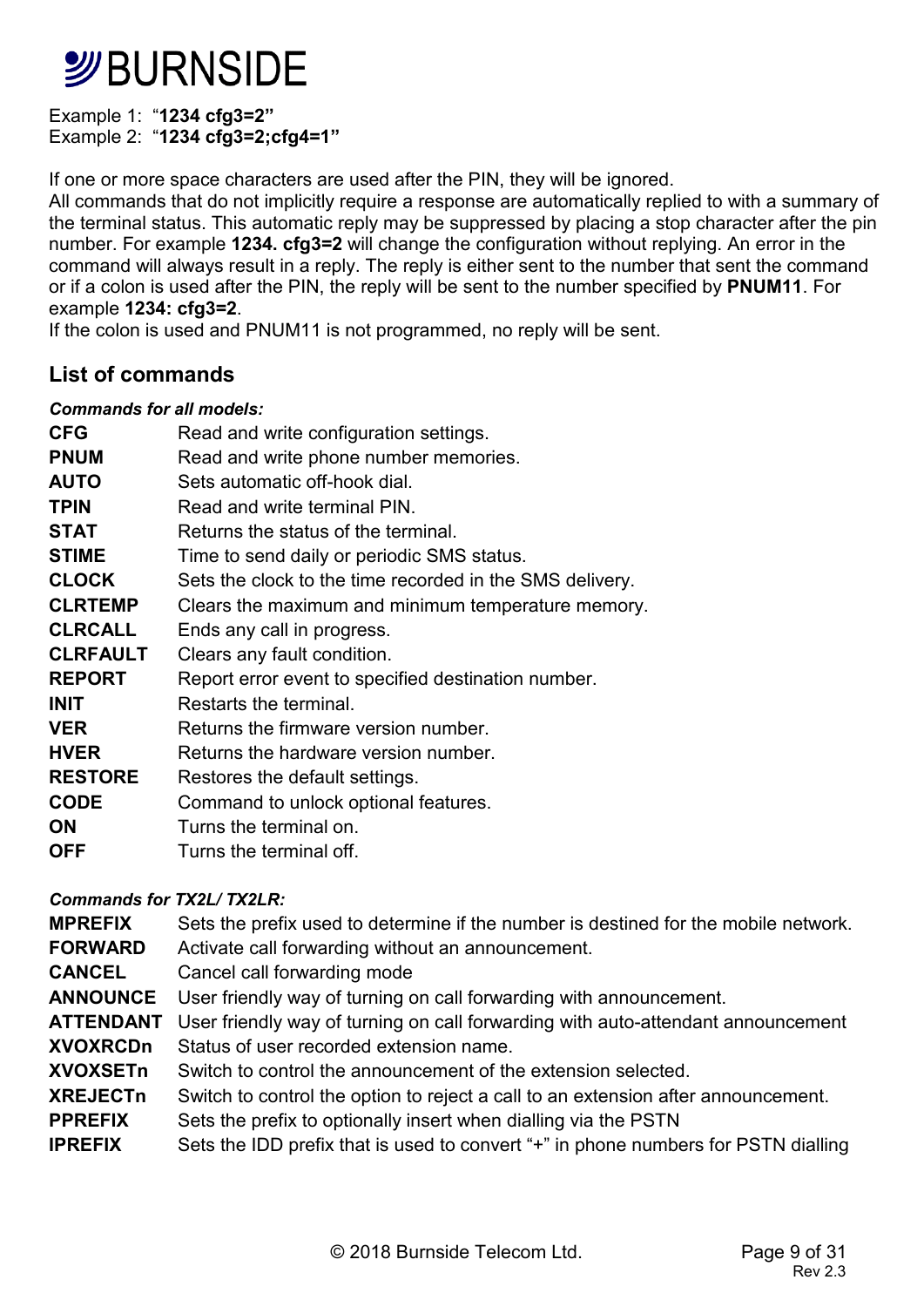## **SURNSIDE**

#### *Optional input/output commands for all models:*

**OUT** Controls the output. **OUTDUR** Period to automatically clear the output. **OUTRPT** Interval to repeat output.<br> **OPIN** Read and write output PI **Read and write output PIN** 

#### *Optional call logging commands for all models:*

- **CLOG** Returns the specified number of call log entries.
- **CLRLOG** Clears the specified number of oldest call log entries.
- LTIME Time to send regular SMS call log 24h format.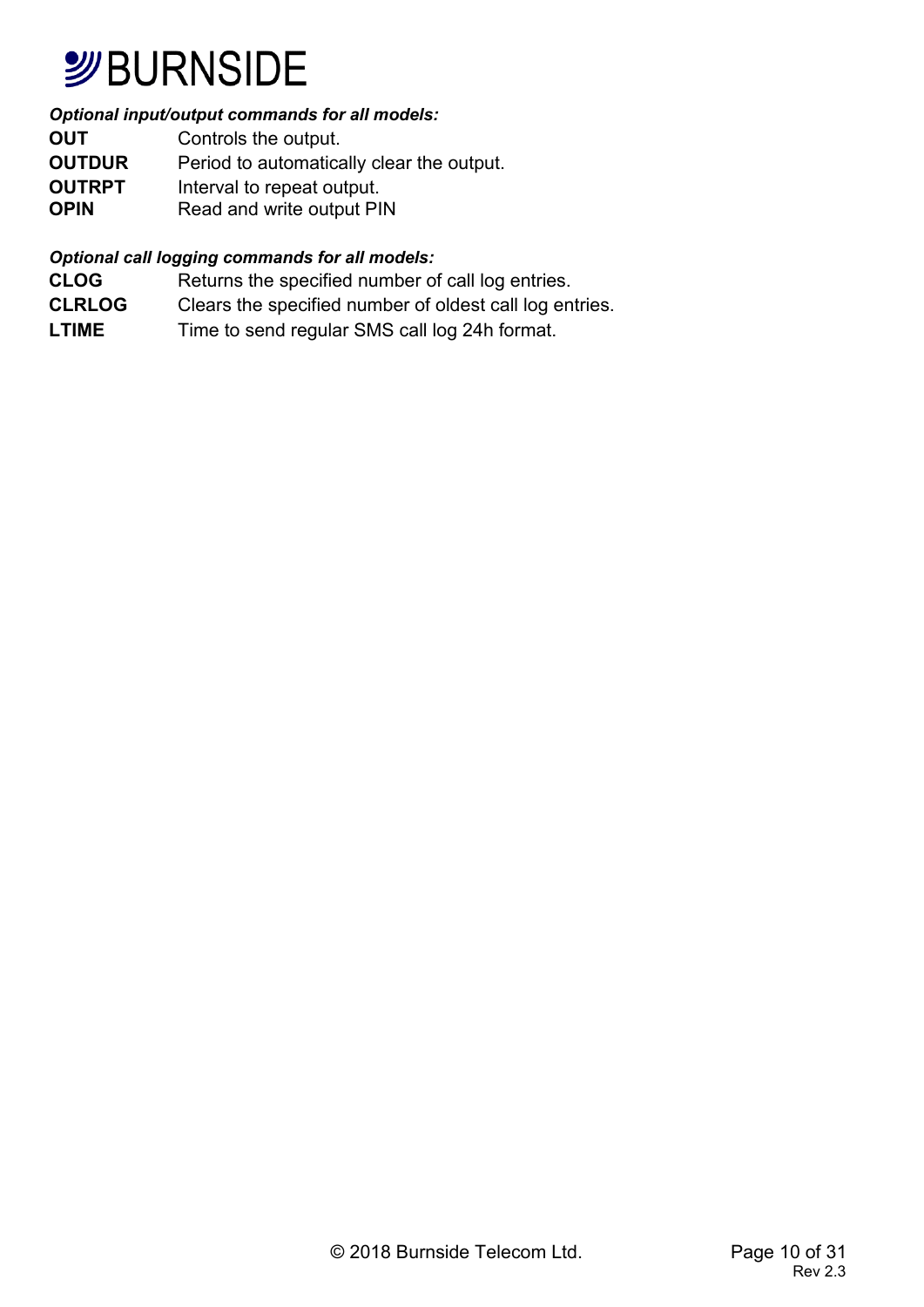## **SURNSIDE**

### **Detailed information on commands:**

- **CFG**n Read and write configuration setting. **Value of n: Code Configuration/Function**  0 \*80\*n# **Phone region:**  The frequency and cadence used for progress tones.  $0 = UK$  (default). .... others to follow.... 1 \*81\*n# **CLI type:**  The Caller ID may be sent to the phone from incoming mobile.  $0 =$  None (default) .... others to follow.... 2 \*82\*n# **My number sending:**  This determines whether the terminal number is declared to the destination being called.  $0 =$  Use the setting defined by the network (default). 1 = Number is always sent if supported by the network. 2 = Number is always withheld. 3 \*83\*n# **Dial delay:**  This determines the delay after receiving the last DTMF digit until the call is made. 1 to 9 seconds (default 3). 4 \*84\*n# **Ring cadence for incoming mobile calls:**  Four different cadences useful to differentiate between phones in close proximity. 0 to 3 (default 0). 5 \*86\*n# **Call restrictions:**  Restrict use of the terminal.  $0 = No$  restriction (default). 1 = Inhibit incoming calls. 2 = Inhibit outgoing calls. 3 = Inhibit incoming & outgoing calls. 4 = Restrict dialled numbers to match Memories 0-9 or 112/999/911 6 \*87\*n# **Call time restriction of outbound mobile call:**  Limit the duration of an outbound mobile call. When only 30 seconds remain, a beep or announcement is heard in the handset to warn the caller. 0-120 minutes (default 0, no restriction). 7 \*88\*nn# **Maximum dialled number length:**  The maximum number of digits accepted may be changed (default 20). 1-20 = Restriction on number of digits in a dialled number 8 \*810\*n# **Auto dial:**  This feature may be used to automatically dial when the phone is taken off-hook.
	- 0 = Normal dialling that requires digits to be dialled (default).
	- 1 = Dials number stored in memory location 10.

© 2018 Burnside Telecom Ltd. Page 11 of 31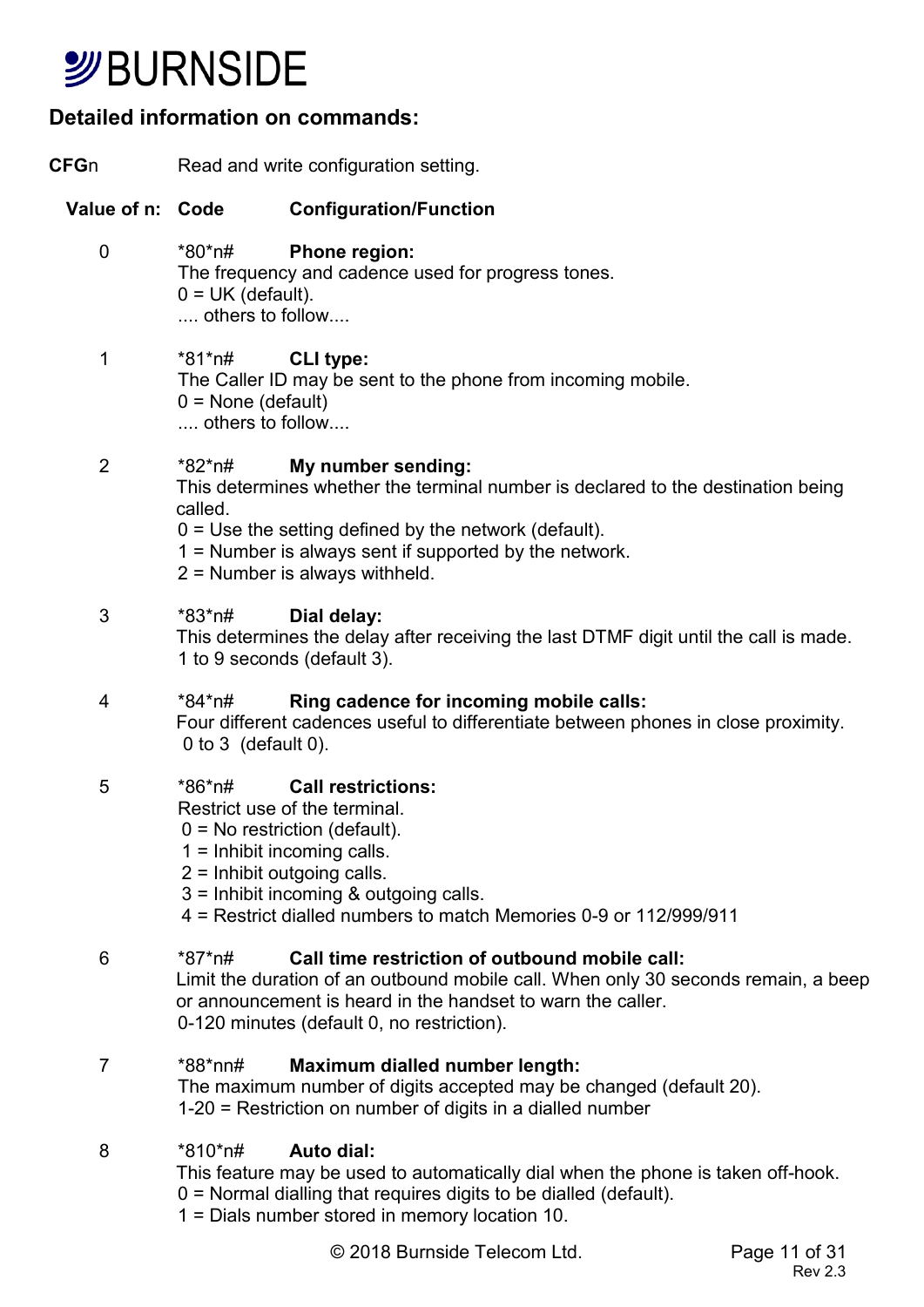#### 9 \*811\*n# **SMS command enable (via USB/DTMF only):**

If the terminal is to be used with a PC connected via USB with software that handles SMS, disable the SMS commands.

 $0 = Disabled$ .

1 = Enabled (default).

#### 10 \*812\*n# **Audio output level of mobile call:**

The output level may be increased in 3 steps of 2dB.

0 = Normal level (default).

- $1 = +2dB$ .
- $2 = +4dB$
- $3 = +6dB$

#### 11 \*813\*n# **TAPI voice compatibility:**

This provides voice call dialling compatibility with standard software where the TX2 is connected to a PC with TAPI dialler functionality.

0 = Disable TAPI compatibility (default).

1 = Enable TAPI compatibility.

#### 12 \*814\*n# **Allow flash:**

 The flash hook is used to control in-call functions such as call waiting and multiparty calling.

0 = Flash hook ignored.

1 = Flash hook accepted (default).

#### 13 \*815\*n# **"End of call" signal method:**

- $0 = \text{None}$ .
- 1 = K-Break (default).
- 2 = Line reversal.
- 3 = Kewlstart (Asterisk compatible "K-break" 800ms).

#### 14 \*816\*n# **Line reversal on outgoing call connection:**

- $0 = Disabled$ .
- 1 = Enabled (default).

#### 15 \*817\*0# **Terminal configuration from DTMF codes:**

- $0 = Disabled$ .
- 1 = Enabled (default). Can only re-enable via USB or SMS command.

#### 16 \*830\*n# **Call progress announcement mode:**

Instead of tones, voice announcements may be played to suit the particular condition of the terminal. For example "We are unable to connect your call, please try again later"

- 0 = No announcements, only progress tones (default).
- 1 = Normal dial tone, then progress announcements.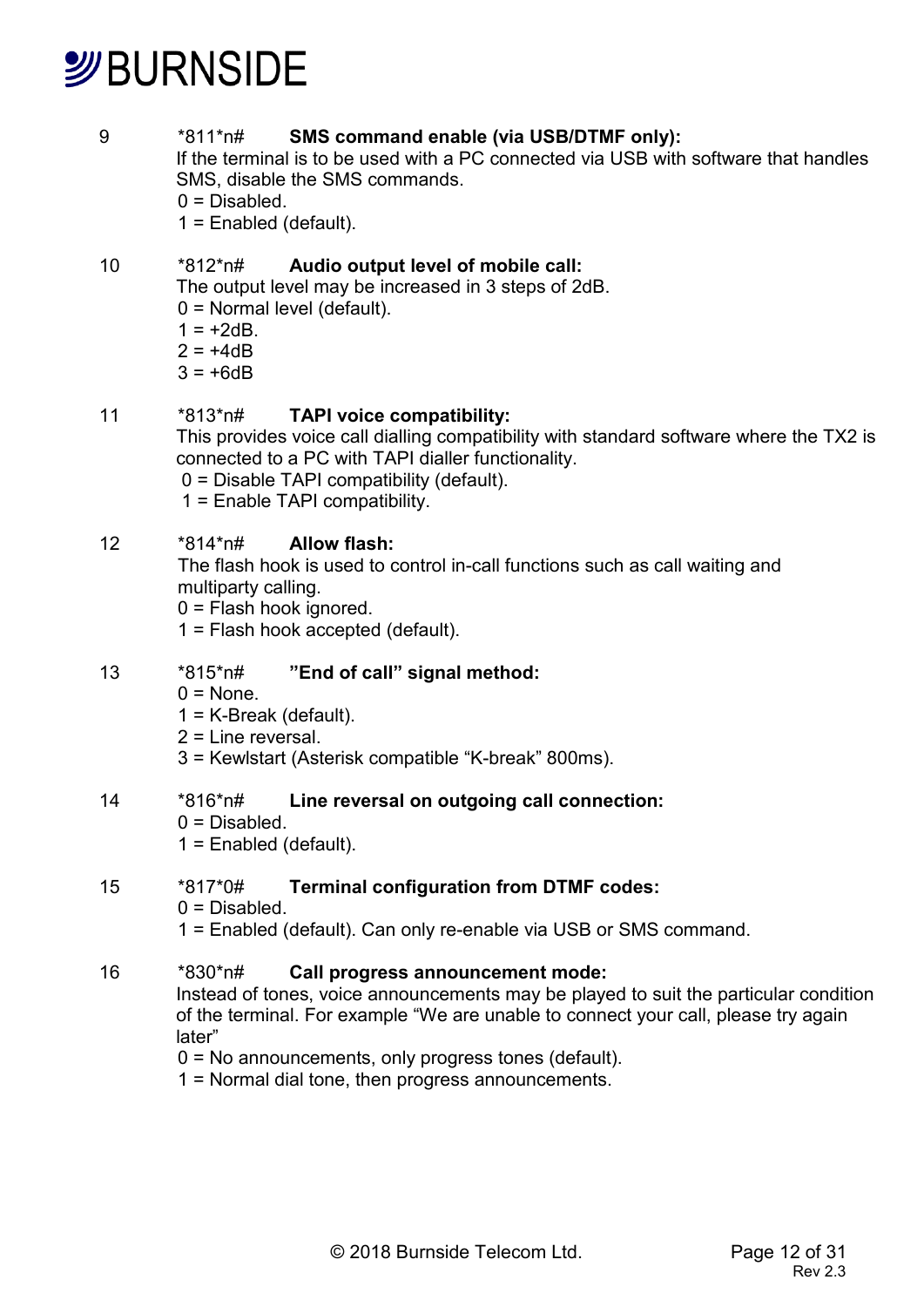17 \*831\*n# **Call announcement recording:** 

When call forwarding or call announcing, the user may record a greeting up to 35 seconds in duration. For example "Thank you for calling Burnside Technology, please wait for the next available agent"

- 0 = Clear user recorded announcement and return to default announcement.
- 1 = Record new announcement. (Via DTMF/handset only)
- 2 = Play/review announcement. (Via DTMF/handset only)

#### 18 \*832\*n# **Voice prompt level:**

The output level of announcements may be adjusted.

- $0 = -6dB$
- $1 = -3$ dR
- 2 = Normal level (default).
- $3 = +3dB$
- $4 = +6dB$

### 19 \*840\*n# **Ring mode for incoming PSTN calls:**

- $0 =$ Silent
- 1 = UK standard (default).

### 20 \*843\*n# **Rules for selecting the PSTN for outgoing calls:**

0 = Normally use PSTN unless match mobile prefix (MPREFIX).

- 1 = Route all calls via mobile unless PSTN selected with flash-hook.
- 2 = Route all calls via PSTN unless prefix \*9 used

 If either the PSTN or Mobile fails, the remaining functioning connection will be used regardless of this setting.

#### 21 \*847\*n# **Call forwarding from PSTN/FXO/Landline:**

Incoming calls on the PSTN will be routed via a pre-stored number or allow a caller selection of a memory location.

- $0 =$  Off, the landline will ring the phone (if ringing is enabled).
- $1 =$ Forward.
- 2 = Set to announce and forward.
- 3 = Wait for selection of extension 0-9 from caller (auto-attendant).

### 22 \*842\*n# **Number of rings to delay call forwarding:**

0 to 9 rings (default 0).

#### 23 \*843\*n# **Rules for determining PSTN failure:**

Calls will be routed via the mobile network if the PSTN appears to have failed due to: 0 = No voltage when on hook (PSTN less than 5V).

- 1 = Also insufficient off hook line current (less than 13.2mA).
- 2 = Also parallel phone active (PSTN less than 20V) when TX2LR is on hook.
- $3 =$  Also no dial tone detected when off hook.

#### 24 \*845\*n# **Insert prefix on PSTN calls:**

- $0 = Do$  not insert prefix.
- $1 =$  Insert prefix.
- 25 Reserved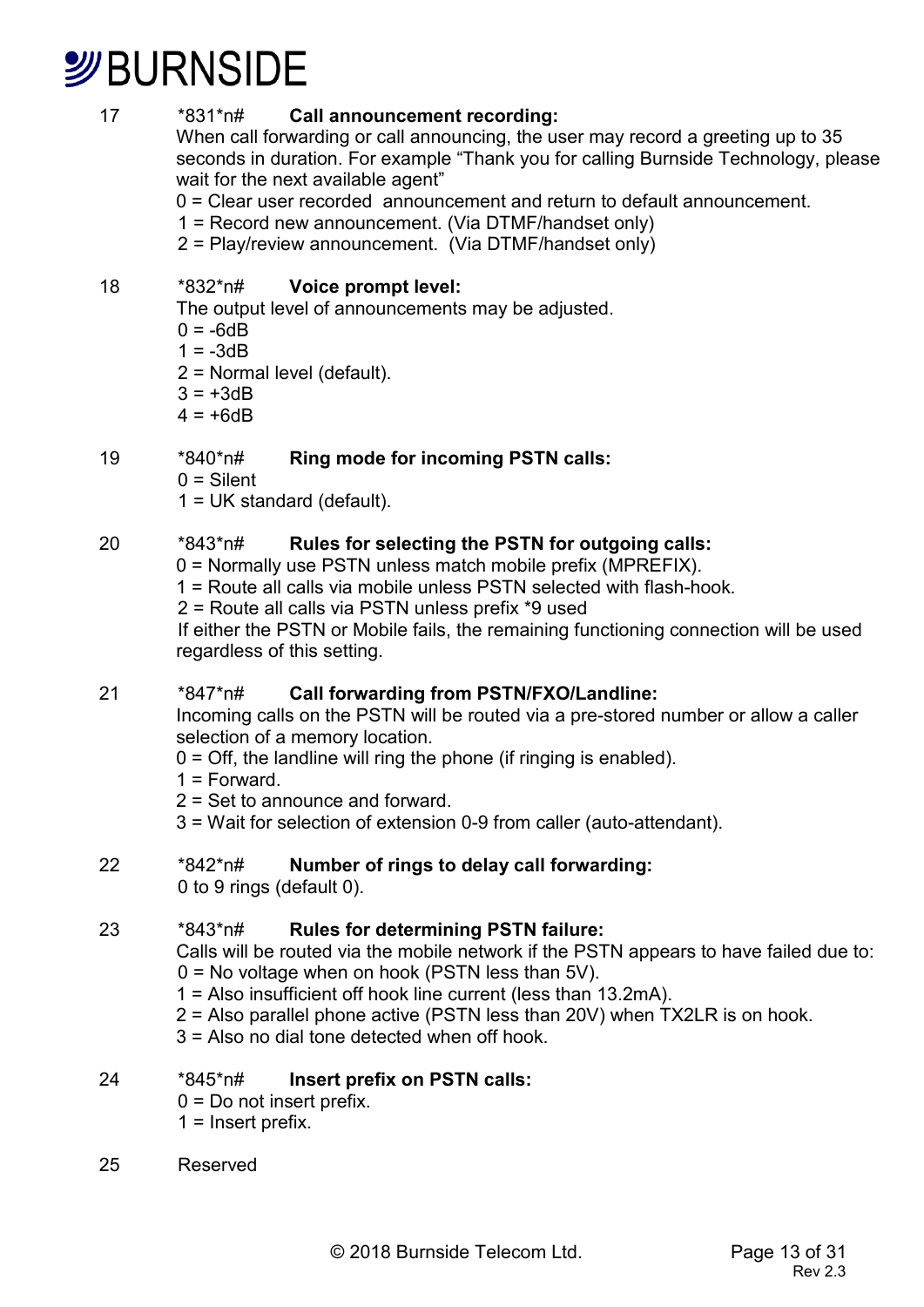

#### 26 \*851\*n# **Automatic send of call log at threshold:**

Calls are automatically logged to a total capacity of 250 entries on a First In First Out basis. If the log is not automatically sent, or read using the "CLOG" command, the oldest entries will be overwritten. The call log data is mainly intended to be processed by computer software. See section on call log format.

- 0 = Automatic sending of call log disabled (default).
- 1 250 = number entries at which point call log sending is triggered This function may also be enabled when the automatic sending is enabled, but normally only one method would be used.

#### 27 \*852\*n# **Automatic timed sending of call log:**

When enabled, the call log will be sent at the time specified with **LTIME** (default is midnight).

- 0 = Disabled (default).
- $1$  =  $F$ nabled

#### 28 \*860\*n# **Automatic sending of SMS status:**

The status of the terminal may be sent automatically either when an error event occurs or regularly at specified intervals. The time is set with the "STIME" command and the destination number for the SMS is set with "PNUM11".

- 0 = No report (default).
- 1 = Report status type 1 error condition when an event occurs.
- 2 = Report status type 1 daily at time specified and when event occurs.
- 3 = Report status type 2 error condition when an event occurs.
- 4 = Report status type 2 daily at time specified and when event occurs.
- 5 = Report status type 3 (M2M) including error condition when an event occurs.
- 6 = Report status type 3 (M2M) daily at time specified and when event occurs.

#### 29 \*861\*n# **Event conditions to report:**

When reporting on error condition is enabled with CFG28=1-4, events that trigger a report may be controlled by setting bits with this command.

| <b>Bit number</b> | Function                   | Default setting | Decimal |
|-------------------|----------------------------|-----------------|---------|
|                   | <b>Battery condition</b>   |                 |         |
|                   | Temperature                |                 |         |
|                   | Hook howl state            |                 |         |
| 3                 | Power break                |                 | 8       |
| 4                 | Turn on/off state change   |                 | 16      |
| 5                 | Low PSTN voltage           |                 | 32      |
|                   | Input changed (option)     |                 | 64      |
|                   | <b>Extended PSTN tests</b> |                 | 128     |

The default value with 6 conditions enabled is therefore 63.

Notes:

Battery failure is determined by an abnormal rate of change of the battery voltage when subjected to charge current.

Low battery is when there is less than 20% charge remaining.

Temperature fault is reported when outside operating limits.

Hook howl is reached after a period of 150 seconds off-hook no call activity.

Power break is when power is lost for more than the specified period (CFG27)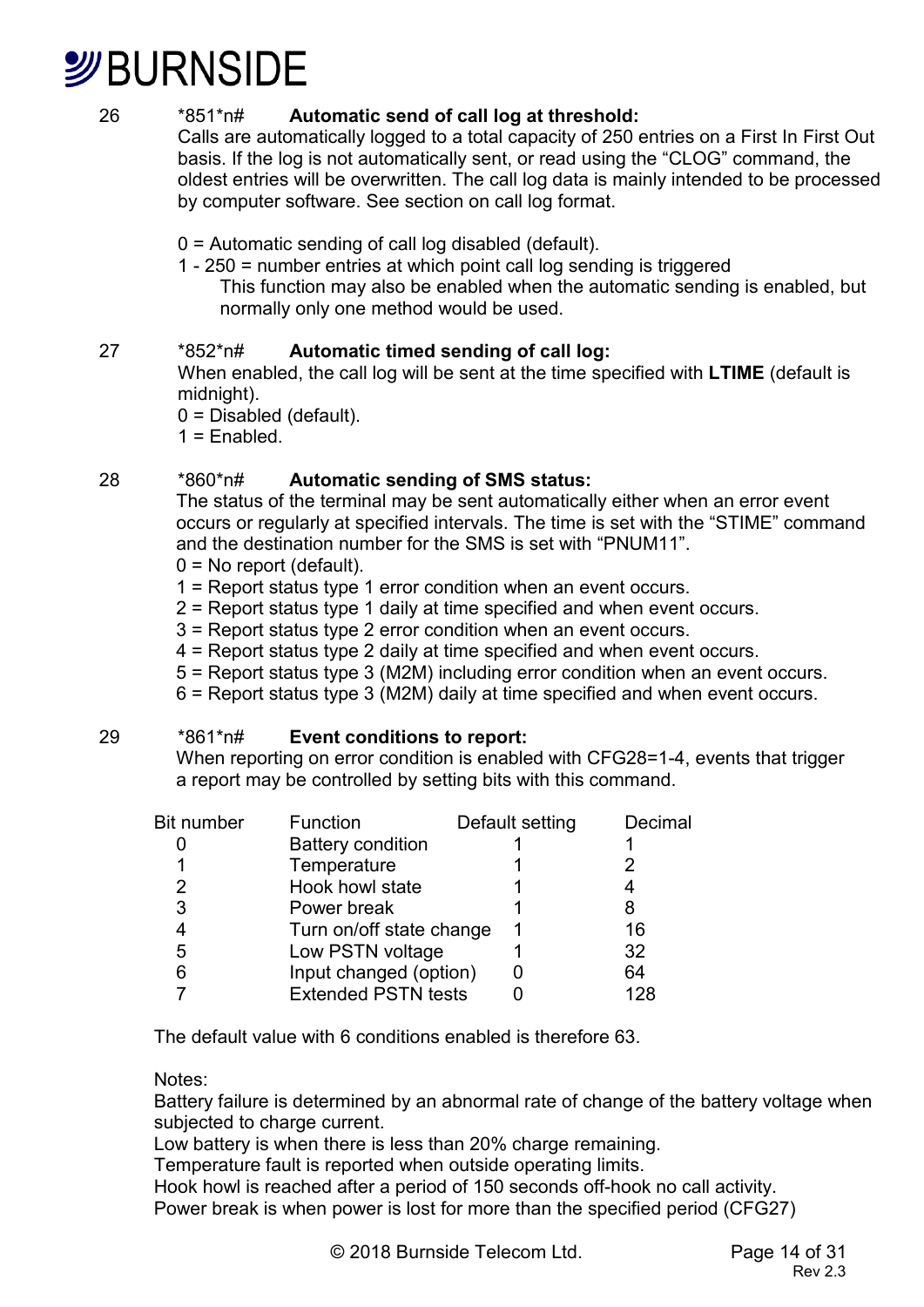

When the on/off state change condition is enabled, the terminal will send the status when turned on or restarted. When turning off, one of the following may be displayed: *Turned off by user* 

*Battery exhausted* 

When turned on or automatically restarted, one of the following may be displayed. *Turned on by user Reset restart WDT restart*  Followed by full status information Low PSTN on-hook voltage is defined as less than 5 volts. PSTN off hook fail conditions: a) Low current

- b) In use
- c) No dial tone

#### 30 \*862\*n# **Power break period report threshold:**

 Minimum power break period before reporting power break. 0-1000 minutes (default 5 minutes).

#### 31 \*844\*n# **Mute audio during PSTN dial:**

 The audio may be muted to prevent DTMF tones being heard on the telephone which may affect automatic dial equipment such a "telecare" terminals . 0 = Allow the DTMF dial codes to be heard (default).  $1 =$  Mute the audio.

#### 32 \*825\*n# **Audio codec used:**

 Selecting a specific codec like FR can sometimes be appropriate for in-band DTMF communication with equipment such a "telecare" terminals .

0 = Restrict to FR and AMR.

1 = Restrict to FR only.

#### 33 \*826\*n# **Select length of line from PSTN Central Office to the terminal:**

This allows for fine tuning of echo cancellation on the PSTN. The terminal needs to be restarted after changing this setting.

- $0 = 300$  metres
- $1 = 1$ km (default)
- $2 = 3km$
- $3 = 6km$

### 34 \*864\*n# **Number of days between sending automatic status:**

1 to 28 days (default 1/daily).

#### 35 \*826\*n# **Select DC feed current of FXS port:**

 To increase the current for compatibility with older telephone equipment. 0 = 20 milliamps (ma) (default)

 $1 = 25$  ma

 $2 = 30$  ma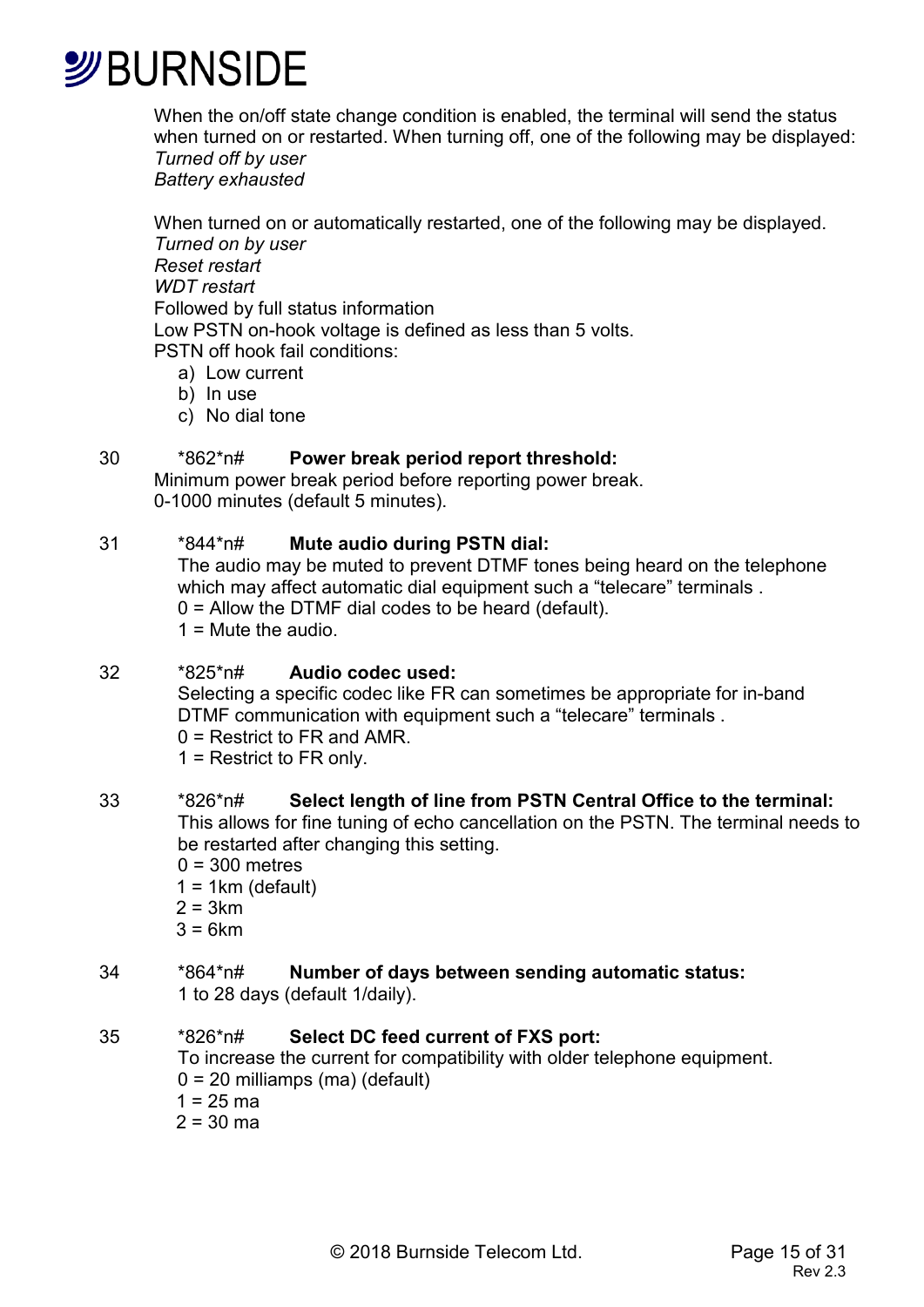#### 36 \*828\*n# **Radio Access Technology (not applicable to TX2/TX2L/TX2LR:**

 The wireless mode used. It is sometimes useful to fix to GSM or make preferential in areas of weak WCDMA signal. The terminal needs to be turned off then on again or the INIT command issued to invoke the selected mode.

- 0 = Automatic prefer UMTS(default).
- 1 = Automatic prefer GSM.
- $2 = GSM$
- $3 = UMTS$

#### 37 \*880\*n# **Automatic activation of output (option):**

- $0 = No$  action (default).
- 1 = Activate output with ring cadence.
- 2 = Activate output continuously during ringing.
- 3 = Activate output when Mobile Terminated caller ID matches any memory and also ring the phone.
- 4 = Activate output when Mobile Terminated caller ID matches any memory and clear the incoming call.
- 5 = Activate output when Mobile Terminated caller ID matches memory 9 and also ring the phone.
- 6 = Activate output when Mobile Terminated caller ID matches memory 9 and clear the incoming call.
- 7 = Activate output when PSTN line failure is detected.
- 8 = Activate output when PSTN line failure is detected and deactivate the output when the PSTN line is working normally again.

#### 38 \*882\*n# **Control of output from code entered (option):**

- $0 = No$  action.
- 1 = Control output from \*\*8n entered from phone connected to terminal (default).
- 2 = Control output from code entered into the terminal during a mobile call.
- 3 = Control output from code entered locally or into the mobile.

Please refer to the Burnside application note on use of the input and output capabilities of the TX terminals.

#### 39 \*829\*n# **PSTN power saving on battery:**

0 = PSTN fully operational on battery (default).

1 = Do not detect incoming calls on PSTN to extend battery standby duration. 2 = Disable FXO circuit to save power under all conditions (restart terminal after setting this).

#### 40 \*850\*n# **Control of Cellular Text Telephone Modem (CTM) for TTY:**

- 0 = Audio optimised for voice.
- 1 = Audio optimised for Text Telephone (TTY)
- 2 = Audio restricted to normal voice and dial prefix disabled.

In mode 0, it is possible to select an outgoing  $TTY$  call by dialling the prefix  $*9*1$ .

In mode 1, it is possible to select an outgoing voice call by dialling the prefix  $*9*0$ .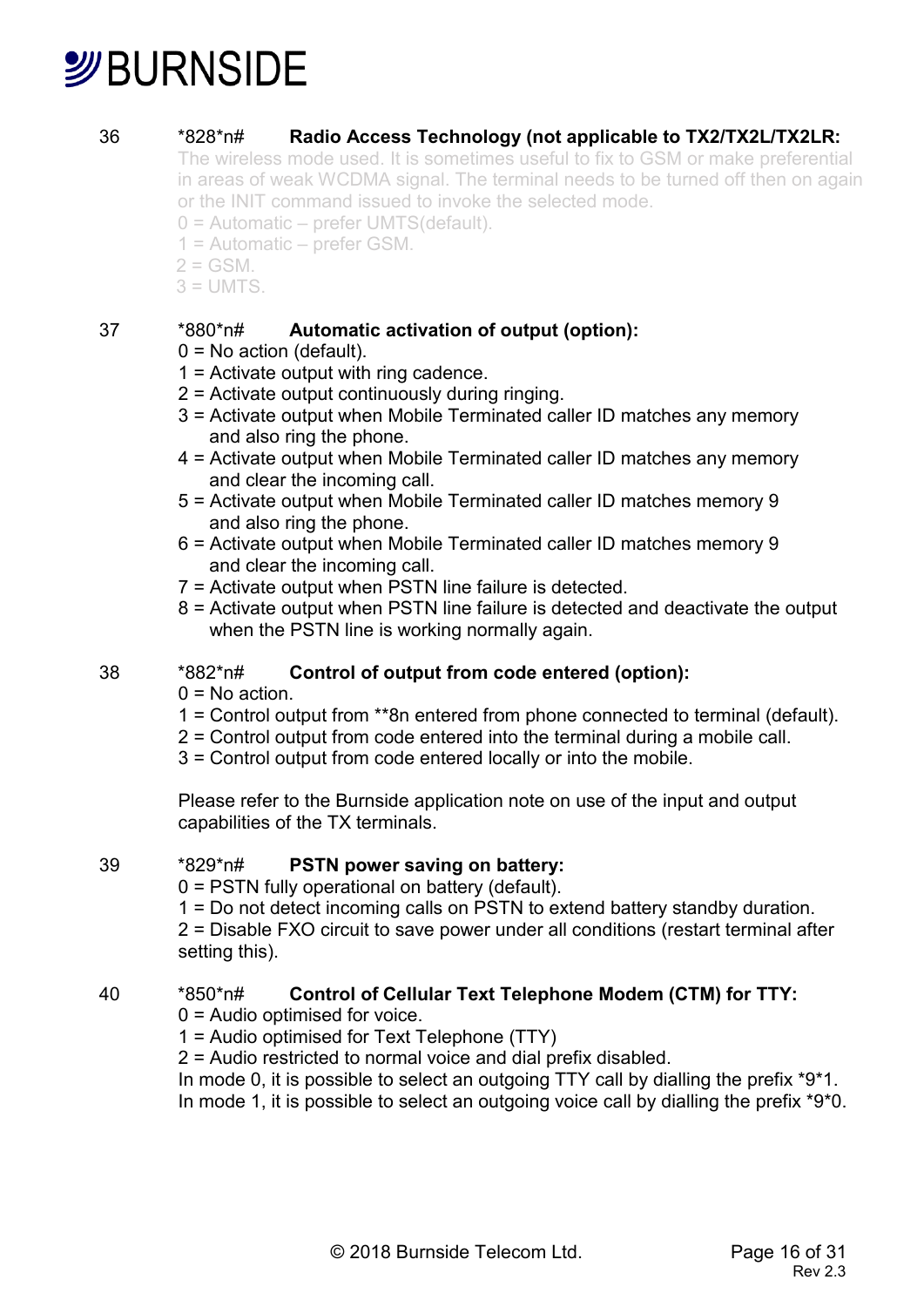

**PNUM(=?)** \*89\*[phone number]#

Read and write phone numbers.

There are 12 memory locations used to store phone numbers. 10 locations (0 to 9) are reserved for speed dial where one digit may be dialled or an "extension" selected for the TX2LR Auto-attendant feature.

Location 10 is reserved for the off-hook autodial.

For example: PNUM0=0123456789"Ace Taxis" The name field may be omitted and is normally only used with Burnside Monicare™.

 An existing number may be cleared, by entering a null value for example: PNUM0=,11= (will clear numbers & names from memories 0 and 11).

#### Value of n:

- 0-9 Speed dial memory locations 0 9.
- 10 Number for off-hook dialling (CFG7=1 "Autodial").
- 11 Number for sending SMS automatically (CFG10=1/2).
- 12 Identity number and name for sending SMS report.

#### **AUTO**(=?) \*821\*[phone number]#

Shorthand way of combining PNUM10=n and CFG7=1, where n is the phone number. For example AUTO=0123456789. Also \*821\*# cancels auto dial.

- **TPIN**(=) \*818\*[old tpin]\*[new tpin]\*[new tpin]# Read and write teminal PIN, fixed length of 4 digits For example: TPIN=4321 The TPIN can be restored to the default using a master code provided by Burnside.
- **STATn** Returns the status of the terminal in one of three different formats specified by n. If n is omitted it is interpreted as zero. The resolution of the battery display is 10 millivolts, and the resolution of the supply is 50 millivolts.
	- $n = 0$  For general status, useful during installation:
		- *State: n (terminal state, see table 2 below) Signal: -79dBm Supply: On/Off Bat: 4.12V PSTN: 48V Temperature – (in degrees Celsius) Now: 20 Min: 18 Max: 26 Battery: OK/Fault Ver: 1.0 (firmware version) IMEI: 357749031743900*
	- n = 1 For information about faults for a technician, each item is sent on a separate line which is convenient for a smart phone display.
	- n = 2 Unlike the other status commands, this format does not send "Stat2:" preceding the information. Otherwise the information is the same as type 1, but each item is sent on one line with each field separated by a comma. This is intended for a monitoring centre: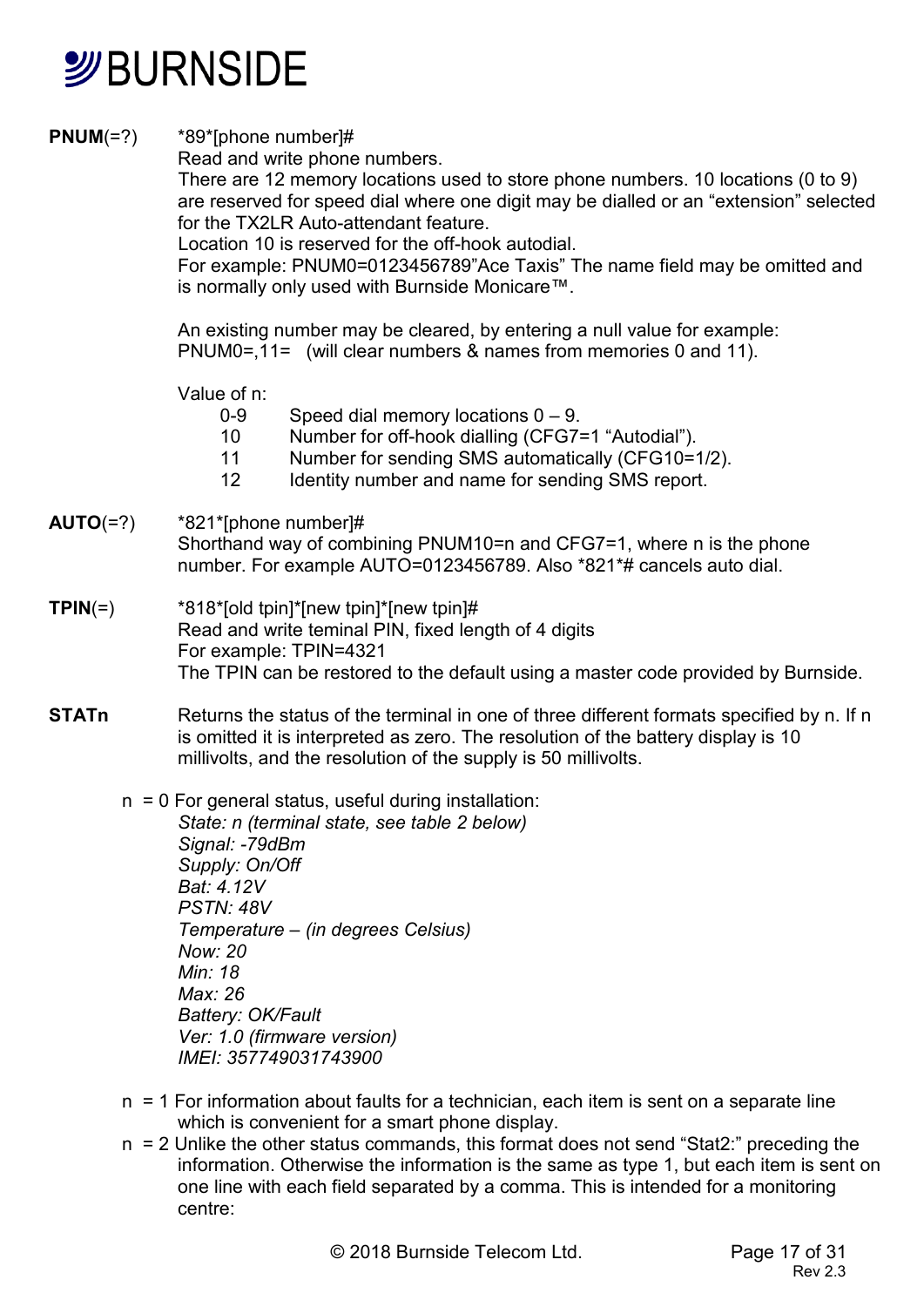<Imei number> or identity number/name from PNUM 12 *Power: Fail/Recovered after d:h:m:s Battery: 4.2V,OK/Low/Exhausted/Fault Temperature: 20 (degrees Celsius) OK/Fault Hook state: On/Off/Howl PSTN: 48V,OK Tamper: Open/Closed Signal: -dBm* 

n = 3 All information in a format intended for a computer: *index:val,index:val... to index 13 The index values are as follows:* 

- *0 = Signal in –dBm (eg -79)*
- *1 = Power supply state (0 for none, 1 for active)*
- *2 = Battery voltage (eg 4.1)*
- *3 = PSTN voltage in volts (eg 48)*
- *4 = Temperature now (in Celsius) (eg 22)*
- *5 = Minimum temperature recorded (eg -6)*
- *6= Maximum temperature recorded (eg 37)*
- *7 = Model/HW ver./Firmware ver. (eg 1/2/1.03)*
- *8 = Hook howl state (0 is OK, 1 is off-hook & howling)*
- *9 = Power break (0 for none, otherwise 1. Cleared on read)*
- *10 = Call state (0 for idle, 1 for call in progress,)*
- *11 = Battery state (0 for normal, 1 for fault)*
- *12 = IMEI (eg 357749031743900)*
- *13= PSTN state (0 for normal, 1 for fault)*
- *14= Input (0 for closed, 1 for open)*
- *15= Operating mode = 1 for GSM*
- *16 = <network operator name>*
- n = 4 For information about the mobile operator and network:

*Operator: my operator Network: my network Mode: GSM Signal: -79dBm* 

Table 2 state value returned in STAT0 command.

*Value Meaning* 

- 1 Charge only.
- 2 Insufficient power to operate.
- 3 Error condition, communication failure with wireless module.
- 4 Terminal is initialising.<br>5 Checking SIM present
- 5 Checking SIM present.<br>6 No SIM installed.
- 6 No SIM installed.<br>7 Checking SIM loc
- Checking SIM lock.
- 8 Waiting for SIM PIN.
- 9 Waiting for SIM PUK.
- 10 Post SIM unlock initialisation phase.
- 11 Settle time for reading SMS memory.
- 12 Flushing SMS memory.
- 13 Ready for call (always in this state when replying via SMS).

© 2018 Burnside Telecom Ltd. Page 18 of 31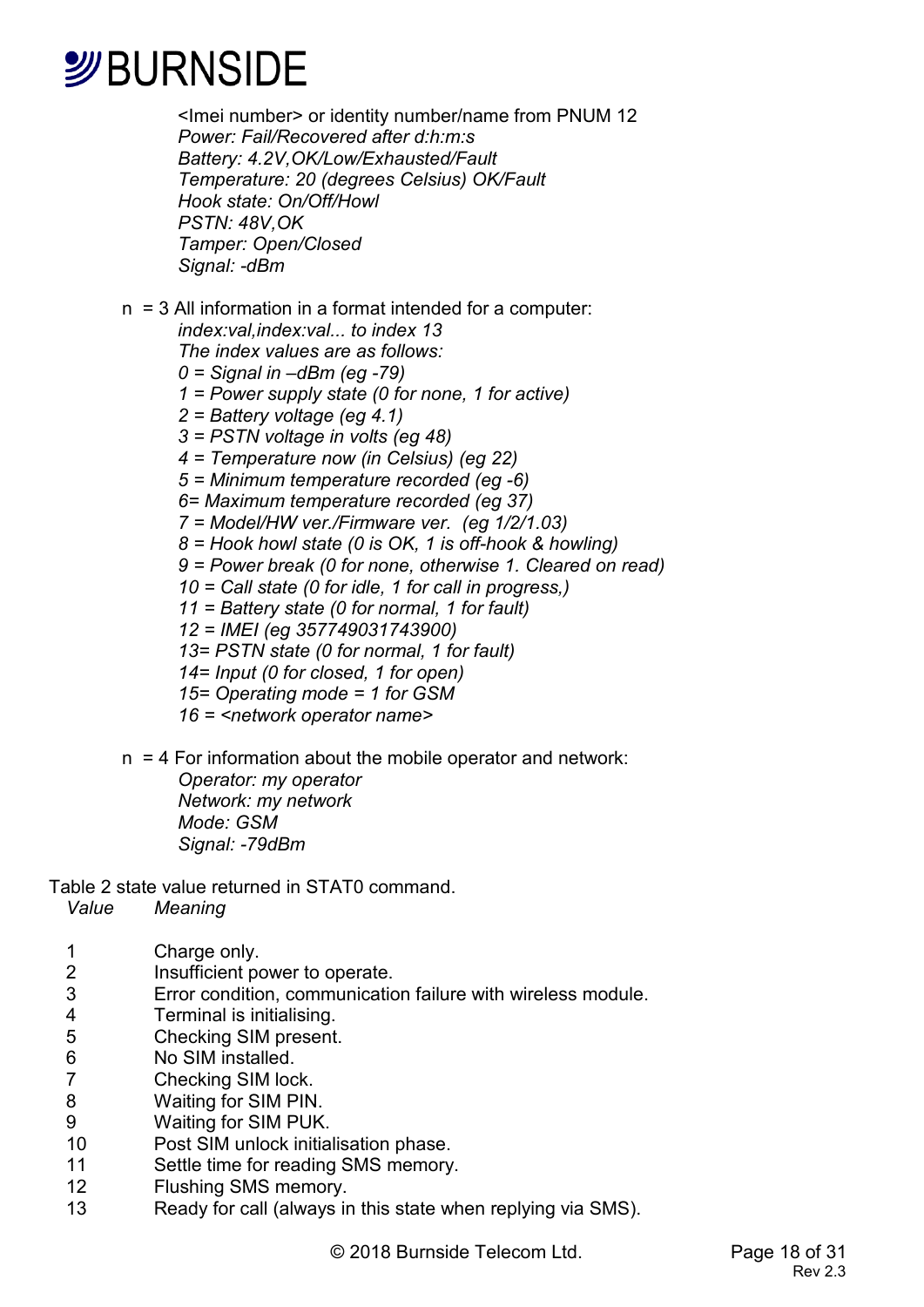## *S*BURNSIDE

| $STIME(=?)$     | *863*[hhmm]#<br>Time to send daily or interval SMS status 24h format. Default 0000:<br>HHMM. For example: STIME=2315 will send status once per day at 23:15.<br>STIME=2415 will send status every 15 minutes.<br>Maximum time set to 3600 (once per 12 hours). |
|-----------------|----------------------------------------------------------------------------------------------------------------------------------------------------------------------------------------------------------------------------------------------------------------|
| $CLOCK(=)$      | *819*[YYMMDDHHMMSS]#<br>Command from SMS, sets the clock to the time recorded in the SMS delivery from<br>the mobile network. For setting via USB, see ETSI "+CCLK" command.                                                                                   |
| <b>CLRTEMP</b>  | *820#<br>Clears the maximum and minimum temperature memory.                                                                                                                                                                                                    |
| <b>CLRCALL</b>  | Ends any call in progress.                                                                                                                                                                                                                                     |
| <b>CLRFAULT</b> | *823#<br>Clears any fault condition.                                                                                                                                                                                                                           |
| $REPORT(=?)$    | *822*[phone number]#<br>Shorthand way of combining PNUM11=n and CFG28=1, where n is the phone<br>number. For example REPORT=07123456789"Bobs mobile". The name field may be<br>omitted. The STAT1 will be sent if an error condition occurs.                   |
|                 | Entering REPORT without a number turns off the automatic error reporting and is<br>equivalent to CFG28=0. For example REPORT=                                                                                                                                  |
| <b>INIT</b>     | Restarts the terminal (cold boot).                                                                                                                                                                                                                             |
| <b>VER</b>      | Returns the firmware version number.                                                                                                                                                                                                                           |
| <b>HVER</b>     | Returns the hardware version number.                                                                                                                                                                                                                           |
| <b>RESTOREn</b> | *888*n#<br>Restore settings of the terminal<br>n = 0 Restore all settings but retain phone numbers and call log.<br>$n = 1$ Also clear phone number memories<br>$n = 2$ Restore settings, phone number memories & call log (restore all)                       |
| <b>ON</b>       | Turns the terminal on (change from charge only to full operation).                                                                                                                                                                                             |
| <b>OFF</b>      | Turns the terminal off (change from full operation to charge only.                                                                                                                                                                                             |
|                 |                                                                                                                                                                                                                                                                |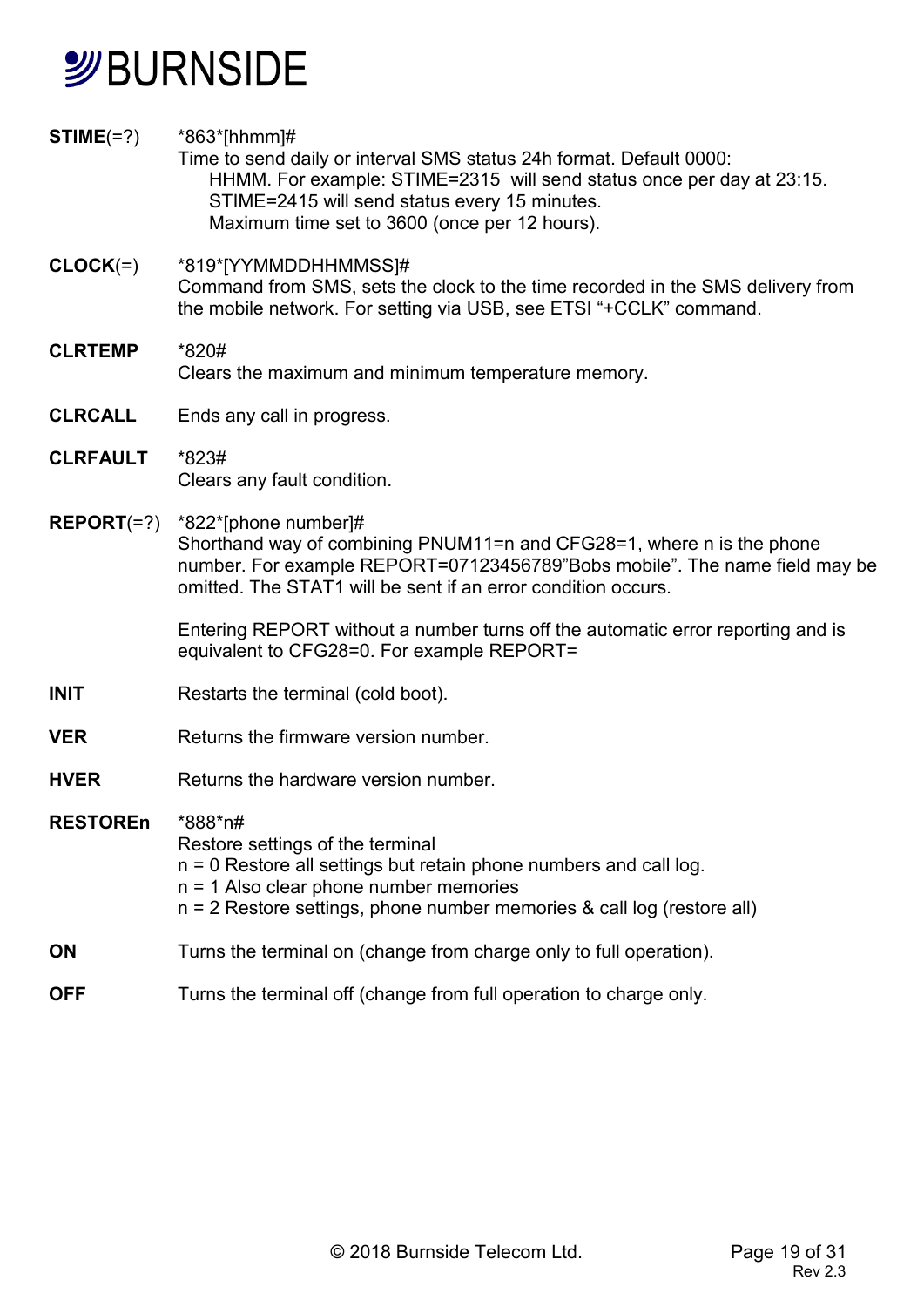## **SURNSIDE**

#### *Commands for TX2L/ TX2LR:*

#### **MPREFIX** \*846\*0\*[prefix]#

Sets the prefix which determines if the number is destined for the mobile network. For example MPREFIX=07 (default 07).

#### **FORWARD**(=?) \*847\*1#/\*847\*1\*[phone number]#

User friendly command to turning on call forwarding. If a number is entered, it will be the equivalent of CFG21=1 and setting PNUM10 where n is the phone number. For example FORWARD=0123456789. If FORWARD is used alone and PNUM10 has already been programmed or FORWARDn used with a number previously, the call forwarding will be enabled with the previous number.

#### **CANCEL** \*847\*0# Cancel call forwarding mode. A user friendly equivalent of CFG21=0.

#### *Call announcement:*

| *831#   | Playback announcement.                                |
|---------|-------------------------------------------------------|
| *832#   | Record new announcement from handset. Press any key   |
|         | or hang up to stop recording.                         |
| $*833#$ | Clear user recorded announcement and restore default. |

#### **ANNOUNCE**(=?) \*847\*2#/\*847\*2\*[phone number]#

User friendly command to turn on call forwarding with announcement. If a number is entered it will be the equivalent of CFG21=2 and setting PNUM10 where n is the phone number. For example ANNOUNCE=0123456789. If ANNOUNCE is used alone and PNUM10 has already been programmed or ANNOUNCEn used with a number previously, the call forwarding will be enabled with the previous number.

#### **ATTENDANT** \*847\*3#

User friendly way of turning on call forwarding with auto-attendant announcement.

#### *Extension announcement:*

|                 | *834*n#<br>*835*n#  | Playback announcement.<br>Record new announcement from handset. Press any key<br>or hang up to stop recording.                                           |
|-----------------|---------------------|----------------------------------------------------------------------------------------------------------------------------------------------------------|
|                 | *836*n#             | Clear user recorded announcement and restore default.                                                                                                    |
| <b>XVOXRCDn</b> |                     | Review status or clear recorded announcement. Example XVOXRCD1?<br>shows the status of extension 1 recording. XVOXRXD1=0, clears the recording.          |
| XVOXSETn        |                     | *837*n*0/1# Enable or disable extension announcement.<br>XVOXSETn? Returns the status of the announcement.                                               |
| <b>XREJECTn</b> |                     | *837*n*0/1# Enable or disable option to reject call to an extension<br>that has an announcement enabled.<br>XREJECTn? Returns the status of the options. |
| <b>PPREFIX</b>  | $*846*1*$ [prefix]# | Sets a prefix to insert when dialling via the PSTN.<br>For example PPREFIX=9 (default 9).                                                                |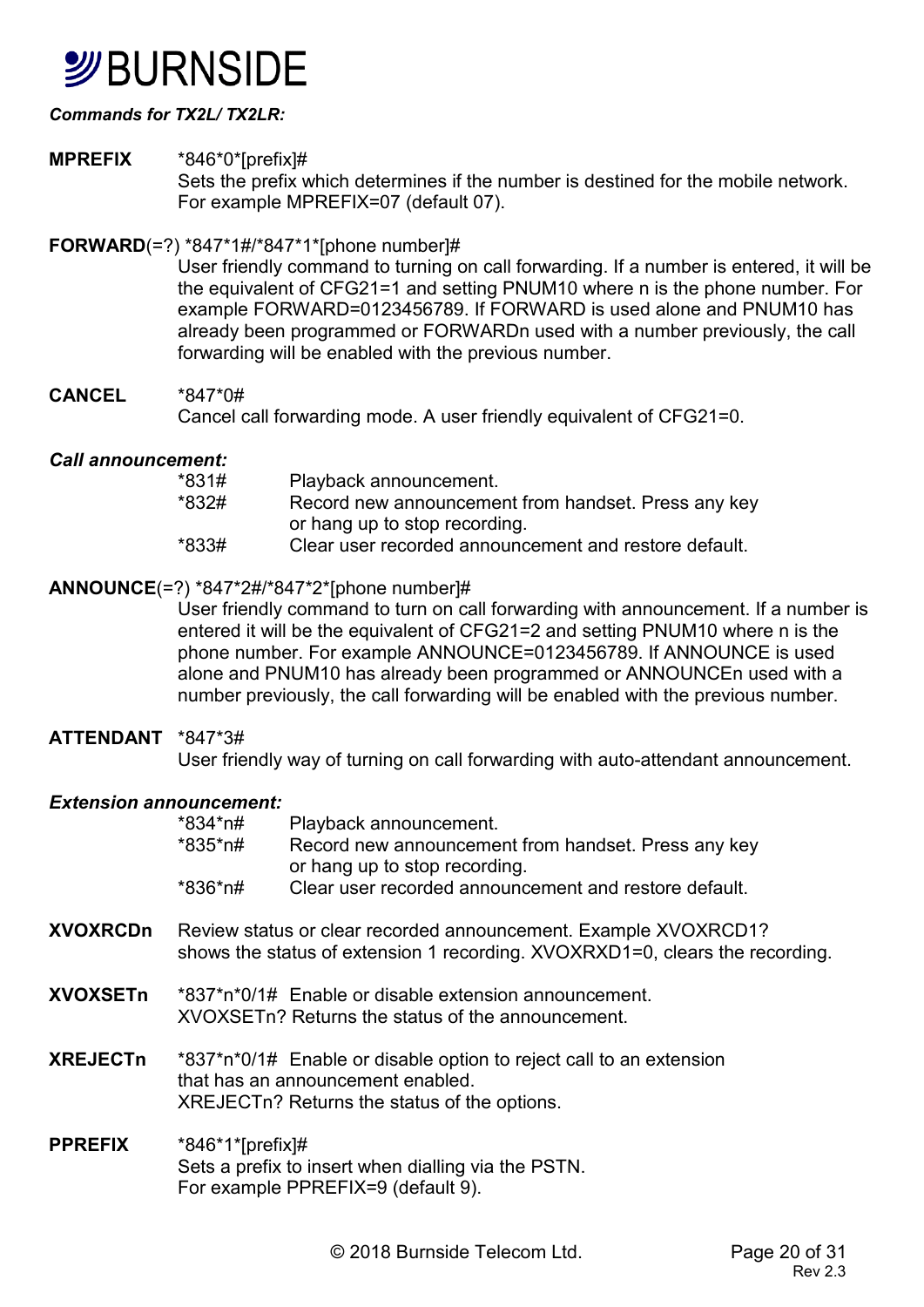

**IPREFIX** \*846\*2\*[prefix]#

Sets the IDD prefix that is used to convert "+" in phone numbers for PSTN dialling For example IPREFIX=00 (default 0)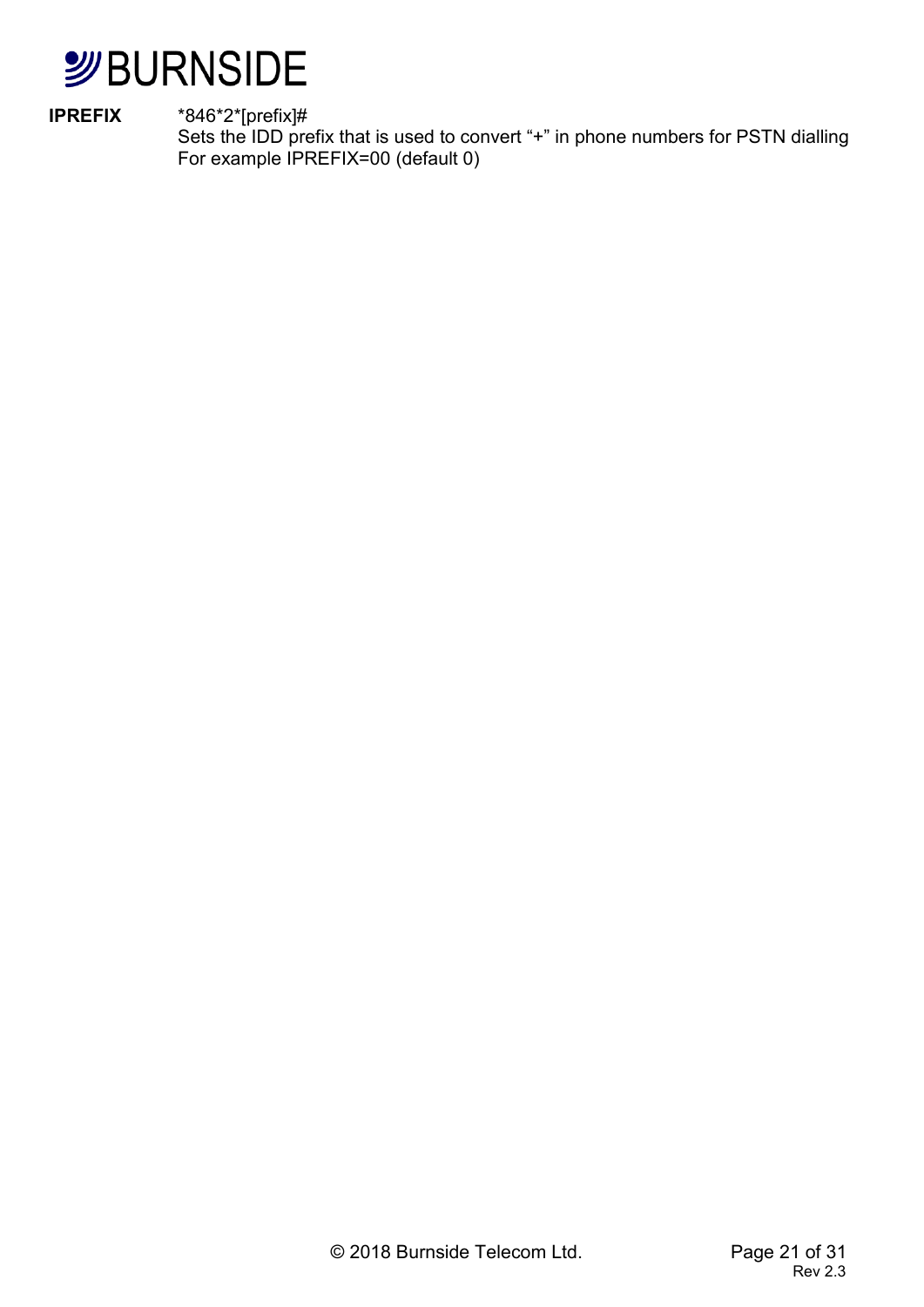## **SURNSIDE**

#### *Optional output for all models:*

- **OUT=n** \*\*8n (The code is only accepted before a call from the FXS) Set the output relay to state specified by n. For example OUT=1 activates the output. See CFG37
- **OUTDUR=n** \*881\*n# **Duration of automatic output deactivation:**  0-65000 milliseconds. Default is 0 which means relay remains continuously activated. Actual resolution of timing is 5milliseconds.
- **OUTRPT=n** \*884\*n# **Interval to repeat output:**  0-65000 milliseconds. Default is 0 which means relay does not repeat after automatic deactivation is set. Actual resolution of timing is 5milliseconds.
- **OPIN** \*883\*[old opin]\*[new opin]\*[new opin]# Read and write output activation PIN, variable length from 1 to 4 digits For example: OPIN=166 The default PIN is 55.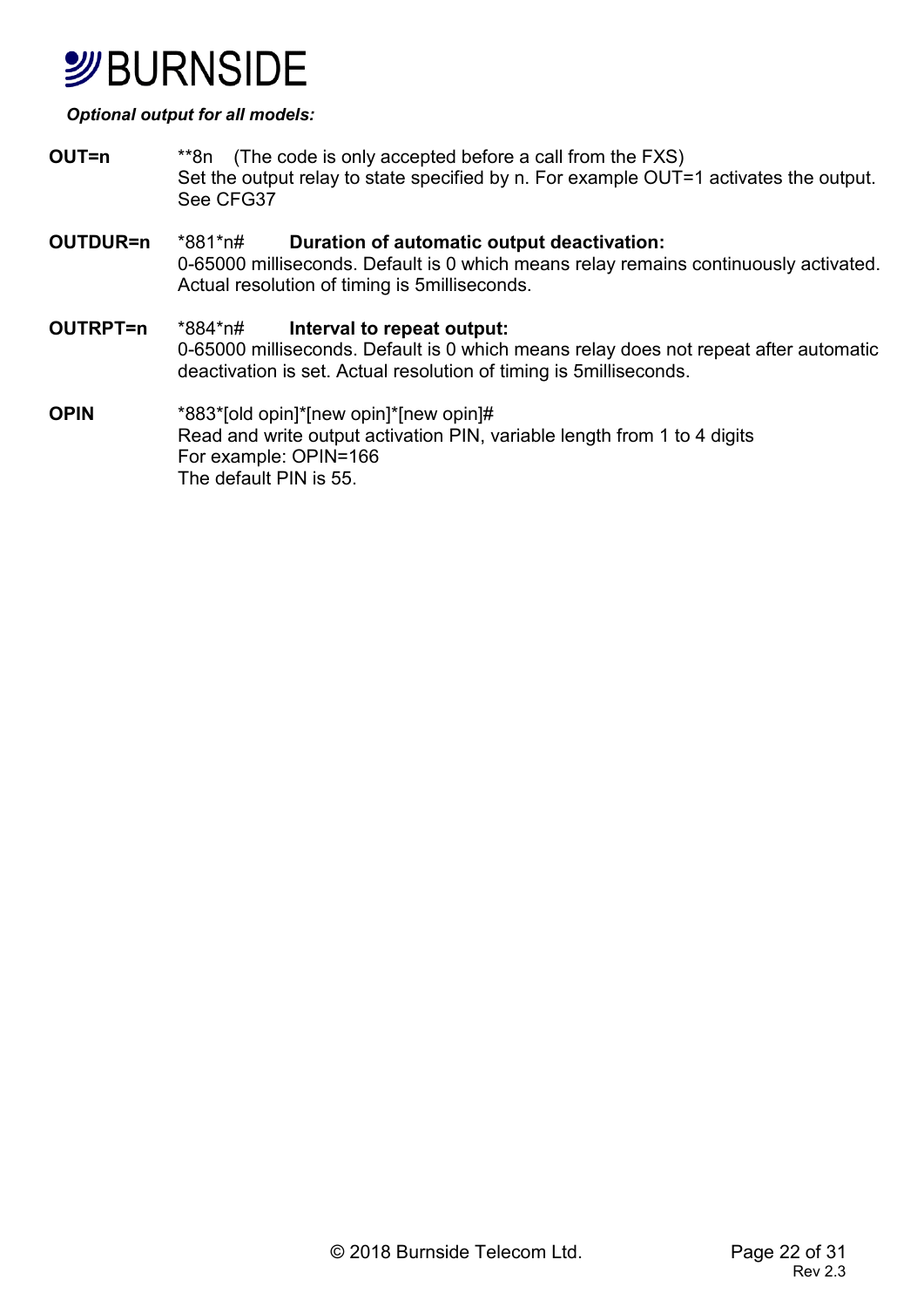### **Installing USB driver and connecting to a PC**

Before connecting the terminal to a computer, please download the appropriate driver from the Silicon Labs web site. Silicon Labs are the manufacturer of the USB communications device used in the TX2/TX2L terminals.

http://www.silabs.com/products/mcu/Pages/USBtoUARTBridgeVCPDrivers.aspx

Once the driver has been installed, connect the TX2 to the computer. The computer will also have to supply power for the terminal.

If it is not convenient to have the computer permanently powering the terminal, it may be possible to use a "Power booster cable" where the power to the terminal is supplied from the standard Burnside USB charger. Such cables can be located on the internet. Burnside cannot vouch for the quality of such cables or be held responsible for any damage cause by using such cables. Another alternative is to use a powered hub. If in doubt, consult with an IT expert who specialises in hardware.

When the TX2 is connected to the PC, a virtual communications port will be created. This port should be operated at 115200bps, no parity and one stop bit. No other baud rate can be accepted.

The command interface on the TX terminal complies with ETSI standards which enables a wide range of communication software to work with the terminals. If the TX2 is going to be used as an SMS gateway, it is necessary to turn off the SMS command capability by entering \*811\*0#.

To allow software that dials a modem for initiating a call via a TAPI interface, the TAPI compatibility mode should be enabled by entering \*813\*1#.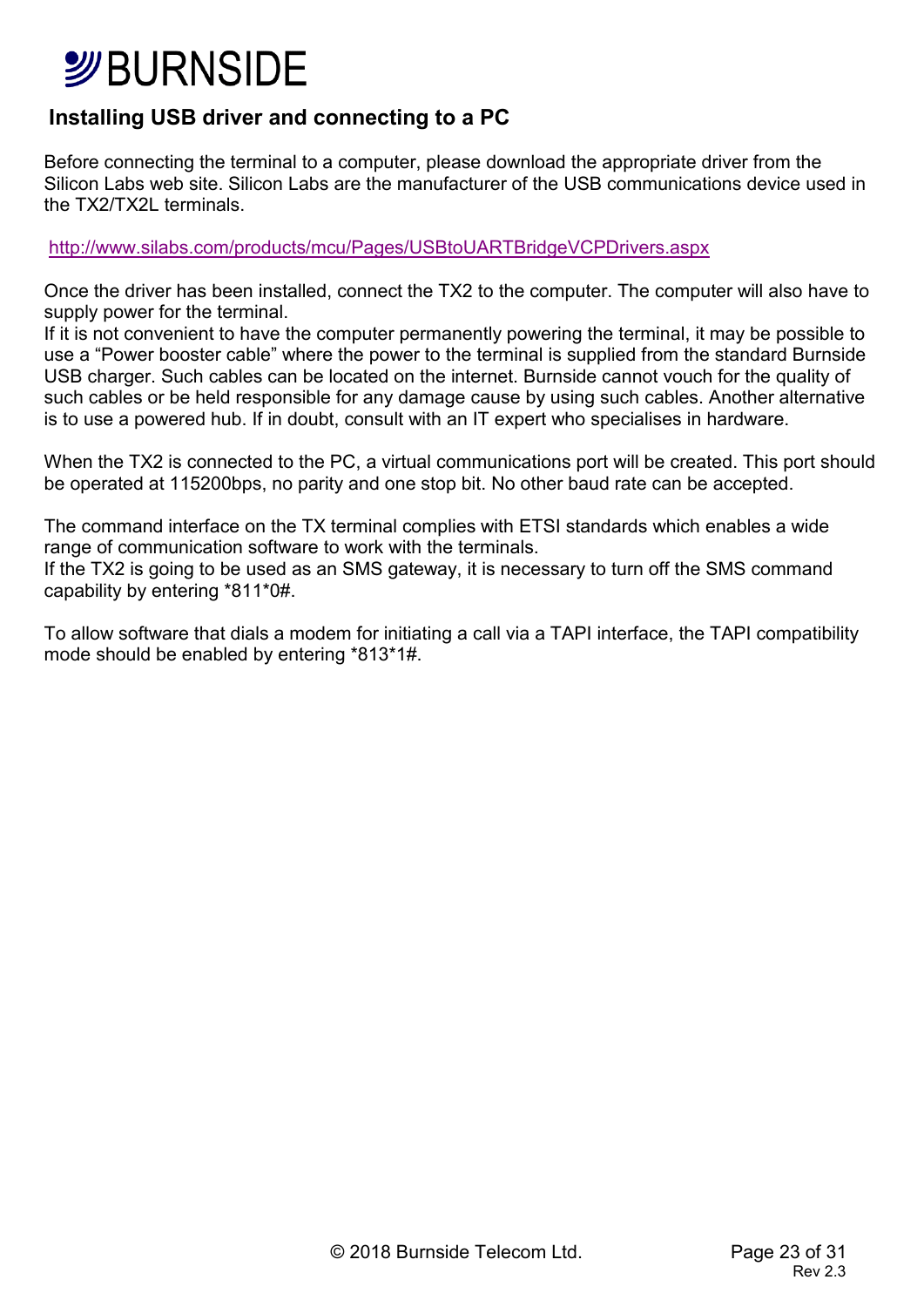### **Operating tips**

#### **Use with Telecare terminals or other automatic dial equipment.**

When using equipment that dials into call monitoring centres with signalling equipment, mute the DTMF tones while the call is being established (CFG31=1 / \*844\*1#). This will prevent the dialling terminal from being confused by the dialling tones made by the TX2L.

#### **Phone used in an unattended location or for public use**

When providing a courtesy phone or similar, we recommend restricting the call duration to avoid an excessive call cost or blocked destination if the caller does not hang up the phone. See CFG6=n / \*87\*[limit]#.

#### **Using a phone located in a location with a weak mobile signal**

Locate the terminal in a location where there is an acceptable level of mobile signal then connect a longer extension cable to the telephone. For example the TX2 could be in an upper floor near a window and the phone could be in a ground floor lobby. Increasing the length of the antenna lead to the terminal is less desirable as some of the signal is lost in the cable, whereas a long phone extension cable will not impair the performance.

#### **Working with 3G SIMs and the pros & cons of 3G**

There is a misconception that a modern SIM requires to work in a terminal that supports the 3G network. In fact most SIMs that support 3G will also work in 2G. The primary advantage of 3G is high speed data, but the signal strength of the 3G signal is weaker  $(1/8<sup>th</sup>)$  so the coverage can be sparse apart from urban areas. For a voice application, 2G works well and in many cases is more suitable.

#### **Regular change of settings**

Program a memory key of your phone with a configuration code to change a setting. For example one memory key may have stored \*847\*1# to turn on PSTN call forwarding and another \*847\*0# to turn off PSTN call forwarding.

#### **Call forwarding:**

Confusion often arises between call forwarding and call diversion. The use of the term forward by mobile network industry refers to a function that diverts calls in the network to a different destination. Many landline service providers also provide such services and they are sometimes called call forwarding or call diverting. The TX2L terminal can forward on a call received on the landline to a destination programmed in the terminal. When this happens, the call on the landline is terminated in the TX2L and a new call is made from the TX2L via the mobile network.

#### **Caller ID on forwarded calls**

When a landline call is forwarded via the TX2L, the caller ID if provided is not forwarded to destination phone. This is because the landline call is terminated in the TX2L and a new mobile call is made using the SIM. It is the mobile number assigned to the SIM that will be shown on the receiving phone.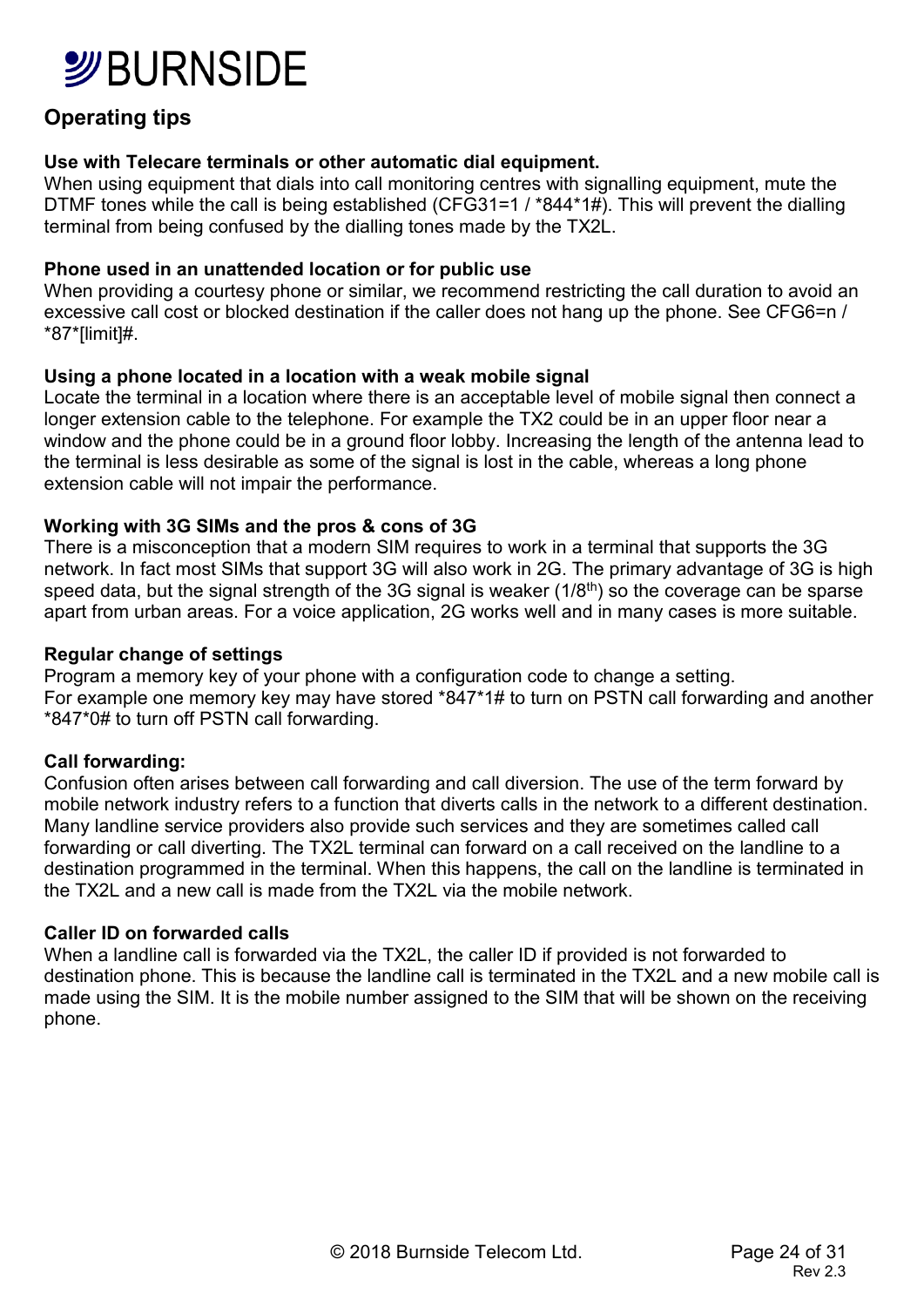### **Troubleshooting**

If the amber light is indicating a fault, this may be caused by the following: • There is no SIM installed.

Remedy: Turn off the unit and install a SIM. Then turn the unit back on.

• There is no battery installed and/or connected.

Remedy: Remove the power, install and connect the battery. Restore power.

• The unit has overheated.

Remedy: Locate the terminal in a cooler location. In particular keep out of direct sunlight.

• Low signal indication or continuous searching indication (see page 14).

Remedy, either locate the terminal in a more suitable position to achieve a stronger signal or use an antenna with high gain or more suitable location connected via a cable. Losses in a long antenna cable may cancel out any benefits of a better antenna, so it is often preferable to locate the terminal in a more suitable location and extend the telephone cable.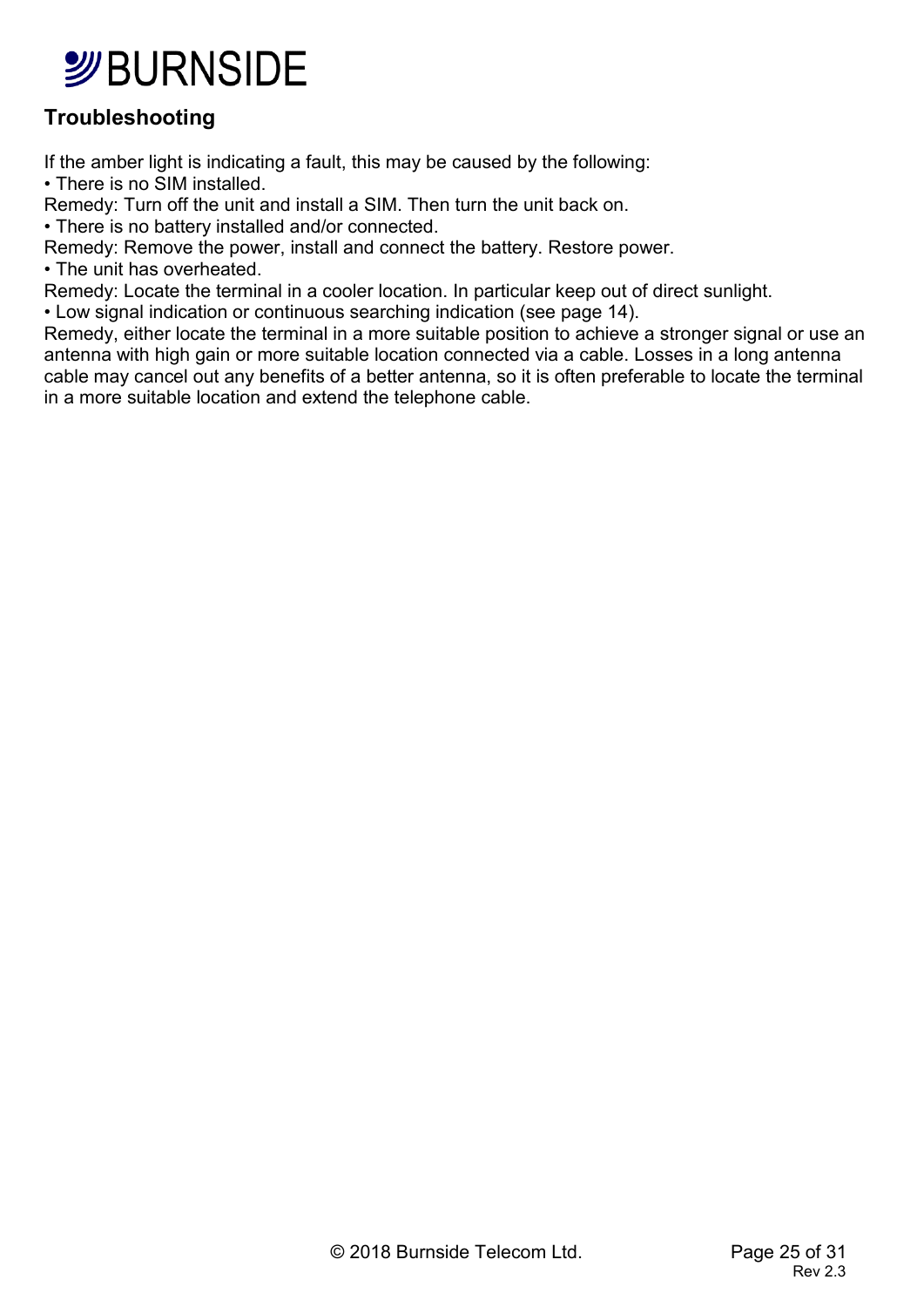

### **Important safety information**

#### **Battery**

Do not use any other battery other than the one supplied with your terminal.

#### **Power supply**

Do not use any other power supply other than the one supplied with your terminal. *Failure to use either the supplied battery or charger can damage the terminal and will invalidate the warranty.* 

#### **Operating environment**

Make sure that no special regulations are in force that impose restrictions on the use of mobiles. Restrictions to mobiles would also apply to the terminal.

#### **Electronic devices**

Most modern electronic equipment is shielded from radio frequency (RF) signals. However, certain electronic equipment may not be shielded against the RF signals from your terminal.

#### **Pacemakers**

Pacemaker manufacturers recommend that a minimum separation of 20 cm (8 inches) be maintained between a hand-held wireless phone and a pacemaker. The same restriction should apply to the antenna of the terminal. If you have any reason to suspect that interference is taking place, switch off the terminal immediately.

#### **Hearing aids**

Some digital wireless phones may interfere with some hearing aids. In the event of such interference, you may want to consult your service provider.

#### **Other medical devices**

Operation of any radio transmitting equipment, including cellular phones, may interfere with the functionality of inadequately protected medical devices. Consult a physician or the manufacturer of the medical device to determine if they are adequately shielded from external RF energy or if you have any questions.

Switch off your terminal in health care facilities when any regulations posted in these areas instruct you to do so. Hospitals or health care facilities may be using equipment that could be sensitive to external RF energy.

#### **Vehicles**

RF signals may affect improperly installed or inadequately shielded electronic systems in motor vehicles (e.g. electronic fuel injection systems, electronic anti-skid (anti-lock) braking systems, electronic speed control systems, air bag systems).

Check with the manufacturer or its representative regarding your vehicle. You should also consult the manufacturer of any equipment that has been added to your vehicle.

#### **Potentially explosive atmospheres**

Do not install the terminal or site the antenna in any area with a potentially explosive atmosphere and obey all signs and instructions.

Areas with a potentially explosive atmosphere are often but not always clearly marked. They include below deck on boats; chemical transfer or storage facilities; vehicles using liquefied petroleum gas (such as propane or butane); areas where the air contains chemicals or particles, such as grain, dust or metal powders.

#### **Emergency calls**

Important! This terminal, like any wireless phone, operates using radio signals, wireless and landline networks, as well as user-programmed functions, which cannot guarantee connection in all conditions.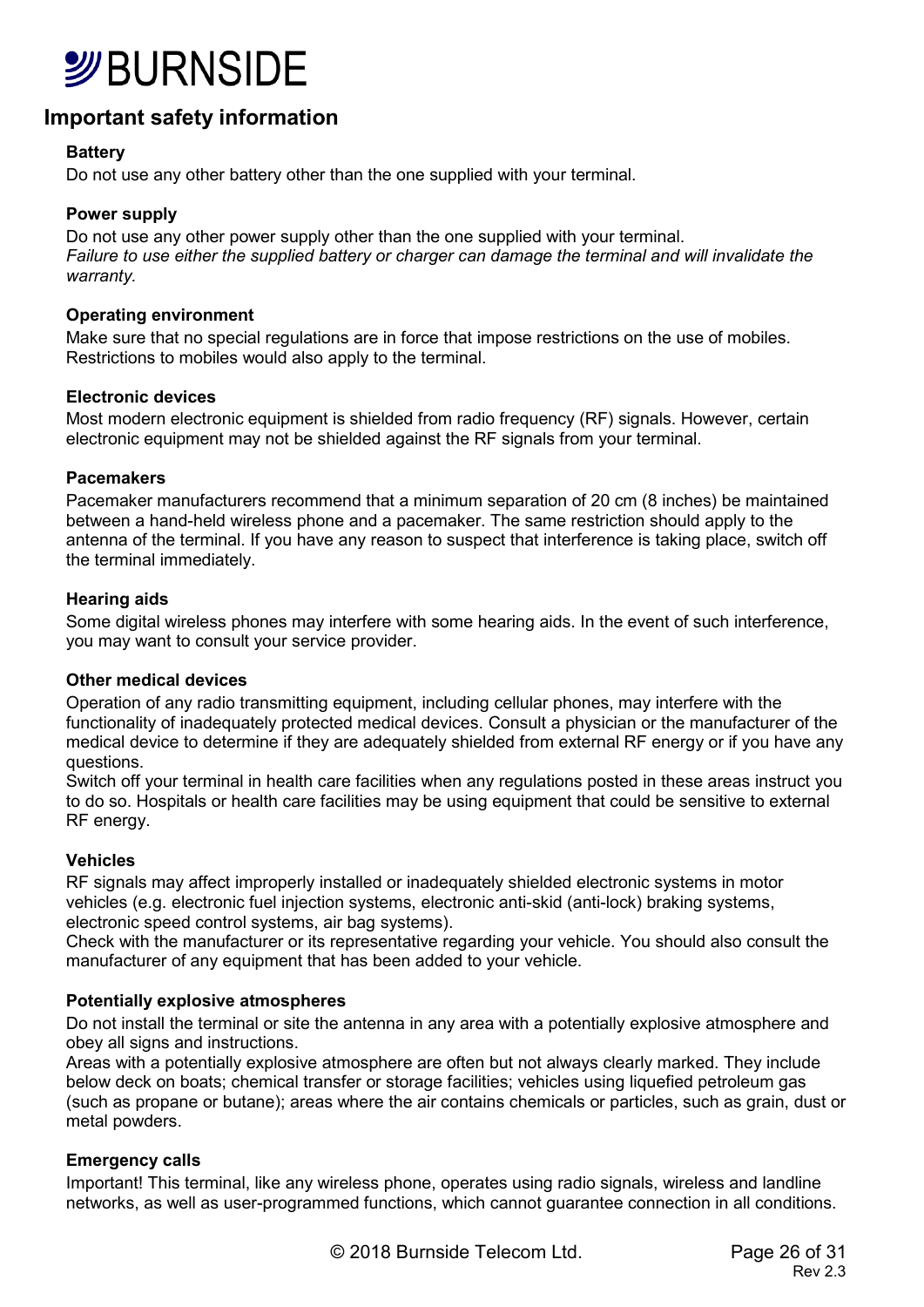

Therefore, you should never rely solely upon any wireless device for essential communications (e.g. medical emergencies). Remember, to make or receive any calls, your terminal must be switched on and in a service area with adequate cellular signal strength. Emergency calls may not be possible on all wireless phone networks or when certain network services and/or phone features are in use. Check with local cellular service providers.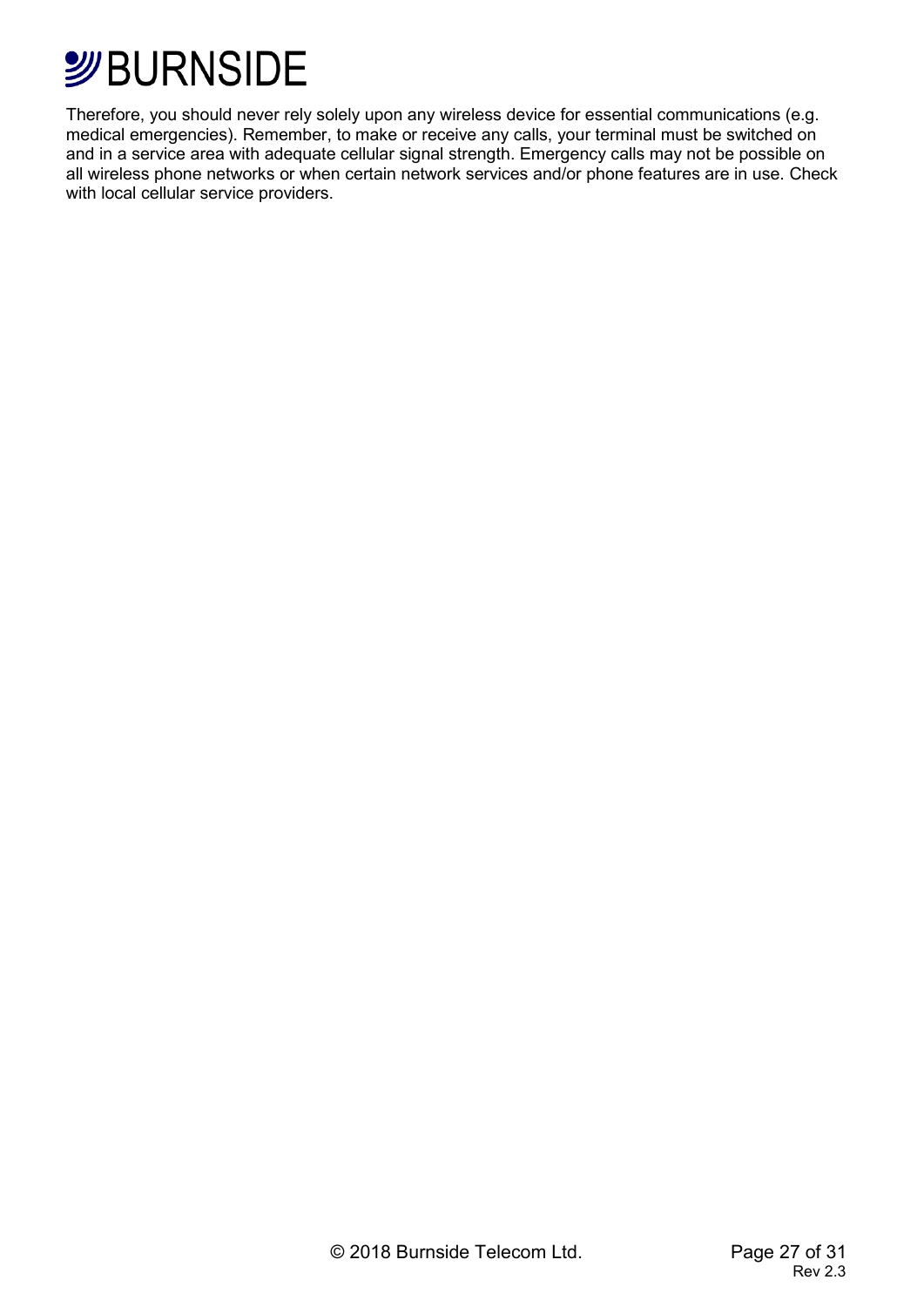

## **Technical Specifications**

| <b>Operational Requirements</b> |                                                                                     |  |
|---------------------------------|-------------------------------------------------------------------------------------|--|
| <b>GSM Systems.</b>             | 2G GSM Quad-band GSM phase 2/2+ 850/900 @ 33dBm max.,<br>1800/1900 MHz @ 30dBm max. |  |
| Signal sensitivity              | -90dBm for reliable operation                                                       |  |
| Not suitable for                | <b>3G Networks</b>                                                                  |  |
| connection to:                  | <b>GSM-R Networks</b>                                                               |  |
| Power supply                    | 5VDC Standby 0.15W, On call 1.9W average.                                           |  |
|                                 | AC adapter supplied 100 - 240Vac 50/60Hz.                                           |  |
| Battery backup                  | Internal and exchangeable 1100mAH lithium polymer 3.7VDC                            |  |
|                                 | Up to 24 hours standby and 2 hours talk time.                                       |  |
| Indicators                      | Two green LEDs and one amber LED.                                                   |  |
| Speech codecs                   | HR, FR, EFR & AMR                                                                   |  |
| <b>GSM In-call features</b>     | Call waiting, multi-part calls and explicit call transfer.                          |  |
| <b>FXS</b> specification        | DC loop current 25mA                                                                |  |
|                                 | Ringing signal 25Hz sinusoidal 60V RMS                                              |  |
|                                 | Ringing load 3 REN                                                                  |  |
|                                 | Dialling by DTMF                                                                    |  |
|                                 | CLI passed through from FXO.                                                        |  |
| <b>FXO</b> specification        | On-hook and off-hook line voltage monitor                                           |  |
|                                 | 3µA on-hook line monitor current                                                    |  |
|                                 | Loop current monitor                                                                |  |
|                                 | Parallel handset detection                                                          |  |
|                                 | Line polarity reversal detection                                                    |  |
|                                 | Greater than 5000V isolation                                                        |  |
| Antenna connection              | 50 Ohm SMA male connector                                                           |  |
| Monitored faults and            | Power break<br>$\bullet$                                                            |  |
| sensors                         | <b>PSTN</b> failure<br>$\bullet$                                                    |  |
|                                 | <b>Battery condition</b><br>$\bullet$                                               |  |
|                                 | Supply voltage<br>$\bullet$<br>Ambient temperature<br>$\bullet$                     |  |
| Monitoring method               | Remote interrogation by SMS.<br>$\bullet$                                           |  |
|                                 | SMS send on event.                                                                  |  |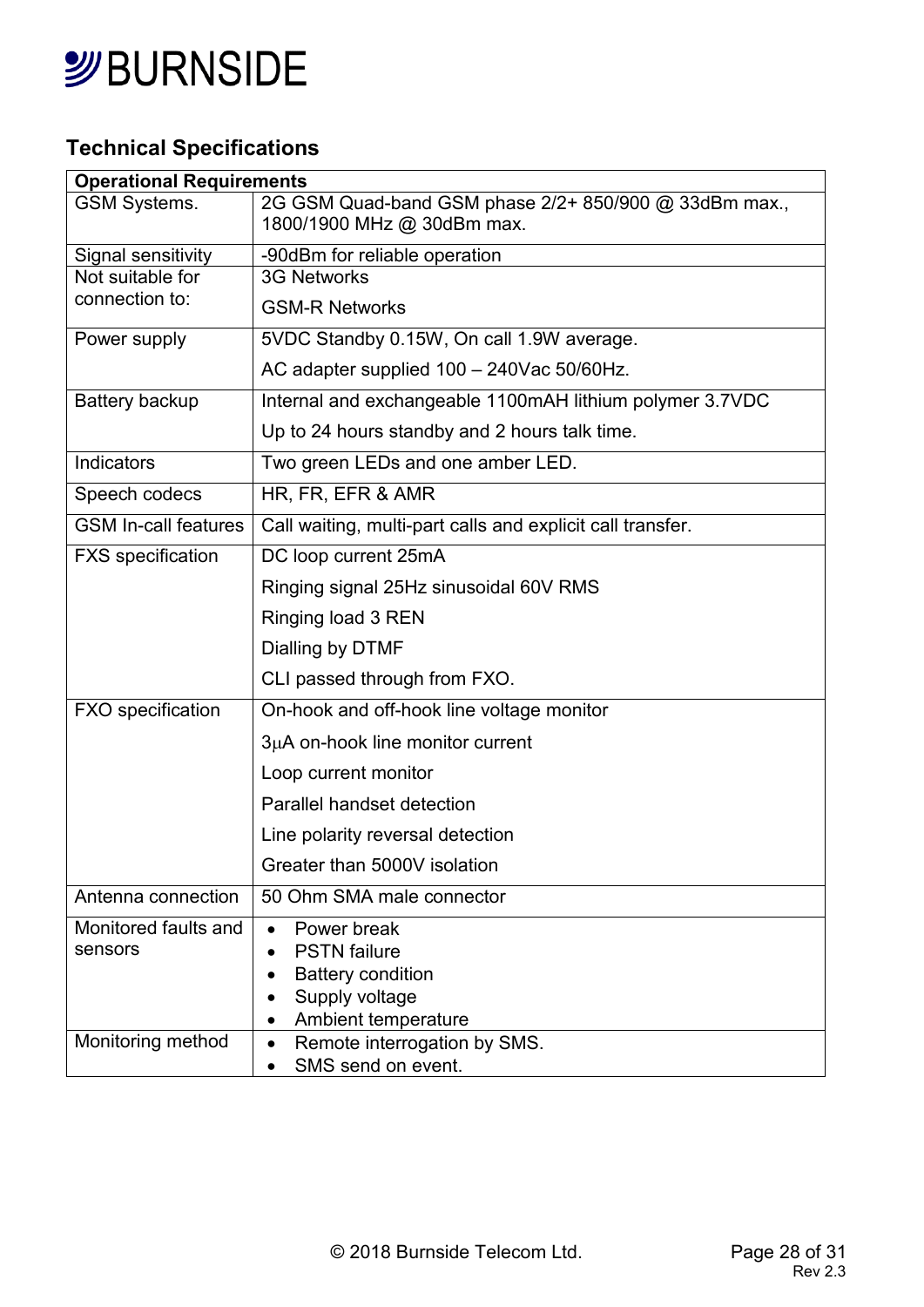## *S*BURNSIDE

| <b>Environmental limits</b>     |                                                                  |  |  |  |
|---------------------------------|------------------------------------------------------------------|--|--|--|
| Temperature:                    | Operating: -20°C to +40°C                                        |  |  |  |
|                                 | Charging: 0°C to +40°C                                           |  |  |  |
|                                 | Storing: -40°C to +55°C                                          |  |  |  |
| <b>Relative Humidity</b>        | Up to 95% (non-condensing)                                       |  |  |  |
| <b>Physical characteristics</b> |                                                                  |  |  |  |
| Weight                          | 411g                                                             |  |  |  |
| <b>Dimensions</b>               | 125 x 165 x 35mm                                                 |  |  |  |
| <b>Compliance to standards</b>  |                                                                  |  |  |  |
| European                        | 2014/53/EU Radio Equipment Directive.                            |  |  |  |
| <b>Directive</b>                | 2014/35/EU Electrical equipment designed for use within          |  |  |  |
|                                 | certain voltage limits (Low Voltage Directive)<br>CE             |  |  |  |
|                                 | 2011/65/EC - Restriction of the use of certain hazardous         |  |  |  |
|                                 | substances in electrical and electronic equipment (recast)       |  |  |  |
|                                 | (RoHS 2) Directive                                               |  |  |  |
| <b>EMC</b>                      | EN55032 - Electromagnetic compatibility of multimedia equipment. |  |  |  |
|                                 | Emission requirements.                                           |  |  |  |
|                                 | EN55024 - Information technology equipment. Immunity             |  |  |  |
|                                 | characteristics.                                                 |  |  |  |
|                                 | EN 301489-1 - Electromagnetic compatibility and Radio spectrum   |  |  |  |
|                                 | Matters (ERM); ElectroMagnetic Compatibility (EMC) standard for  |  |  |  |
|                                 | radio equipment and services. Part 1: Common technical           |  |  |  |
|                                 | requirements                                                     |  |  |  |
|                                 | EN 301489-7 - ElectroMagnetic Compatibility and Radio spectrum   |  |  |  |
|                                 | Matters (ERM); EMC standard for radio equipment and services.    |  |  |  |
|                                 | Part 7: Specific conditions for mobile and portable radio and    |  |  |  |
|                                 | ancillary equipment of digital cellular radio telecommunications |  |  |  |
|                                 | systems (GSM and DCS)                                            |  |  |  |
| <b>RF</b> Spectrum              | 3GPP TS 51.010-1 Mobile Station (MS) conformance specification;  |  |  |  |
| Efficiency                      | EN 301 511 Global System for Mobile communications (GSM);        |  |  |  |
|                                 | Harmonized EN for mobile stations in the GSM 900 and GSM 1800    |  |  |  |
|                                 | bands                                                            |  |  |  |
| Safety                          | EN62368-1 - Specification for information technology equipment,  |  |  |  |
|                                 | including electrical business equipment.                         |  |  |  |
|                                 |                                                                  |  |  |  |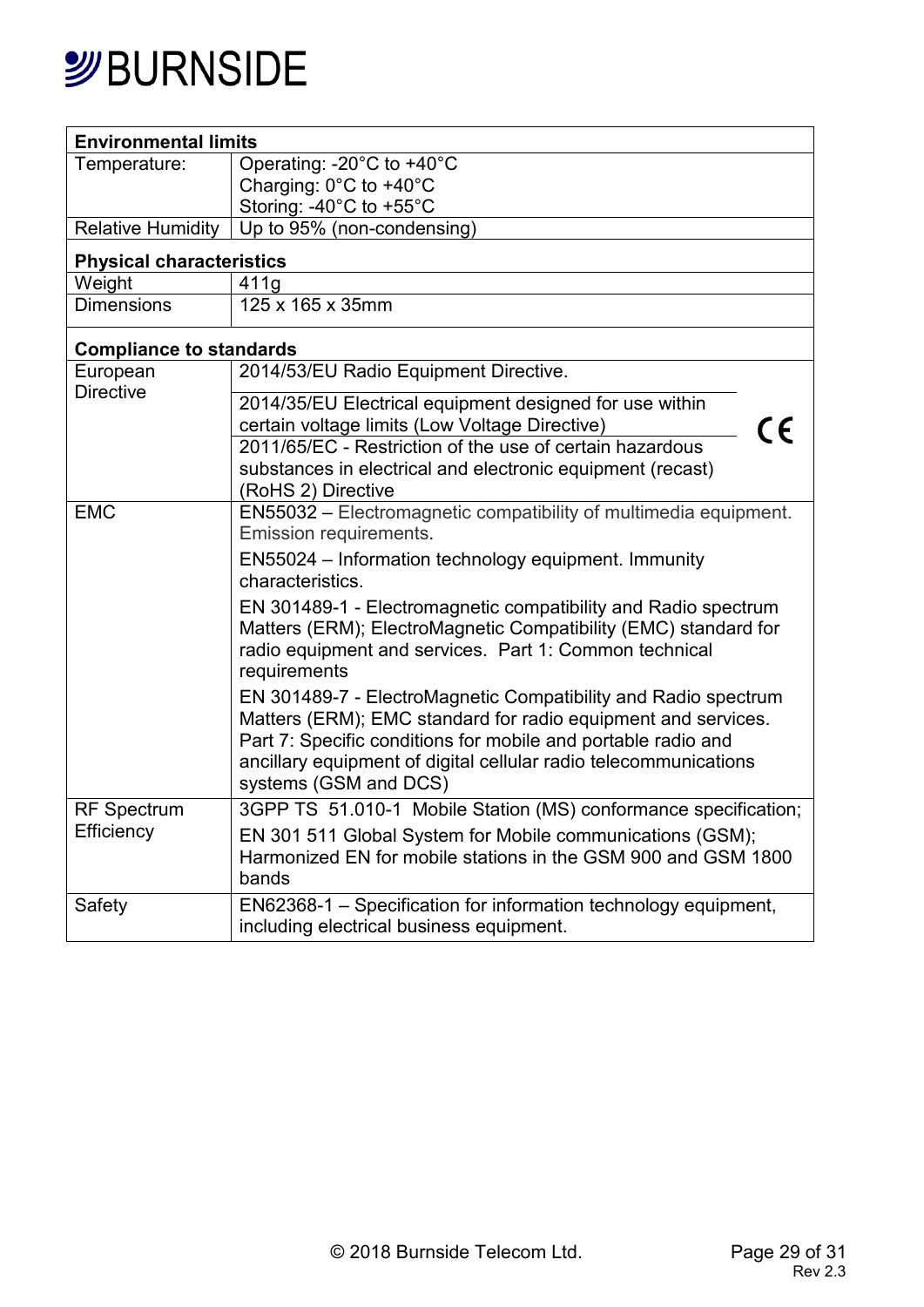

## **Recycling information**

| All components with<br>the exception of the<br>battery | The symbol shown here and on the product means that<br>the product is classed as Electrical or Electronic<br>Equipment and should not be disposed with other<br>household or commercial waste at the end of its working<br>life.                                                               |  |
|--------------------------------------------------------|------------------------------------------------------------------------------------------------------------------------------------------------------------------------------------------------------------------------------------------------------------------------------------------------|--|
|                                                        | The Waste of Electrical and Electronic Equipment<br>(WEEE) Directive has been put in place to recycle<br>products using best available recovery and recycling<br>techniques to minimise the impact on the environment,<br>treat any hazardous substances and avoid the<br>increasing landfill. |  |
|                                                        | Business users should contact their suppliers and check<br>the terms and conditions of the purchase contract and<br>ensure that this product is not mixed with other<br>commercial waste for disposal.                                                                                         |  |
| <b>Battery</b>                                         | Store undamaged and damaged batteries in an<br>impervious inert container and send to smelter for<br>recycling.                                                                                                                                                                                |  |
|                                                        | Must be treated as special waste, therefore contact GAI-<br>Tronics for assistance if required.                                                                                                                                                                                                |  |